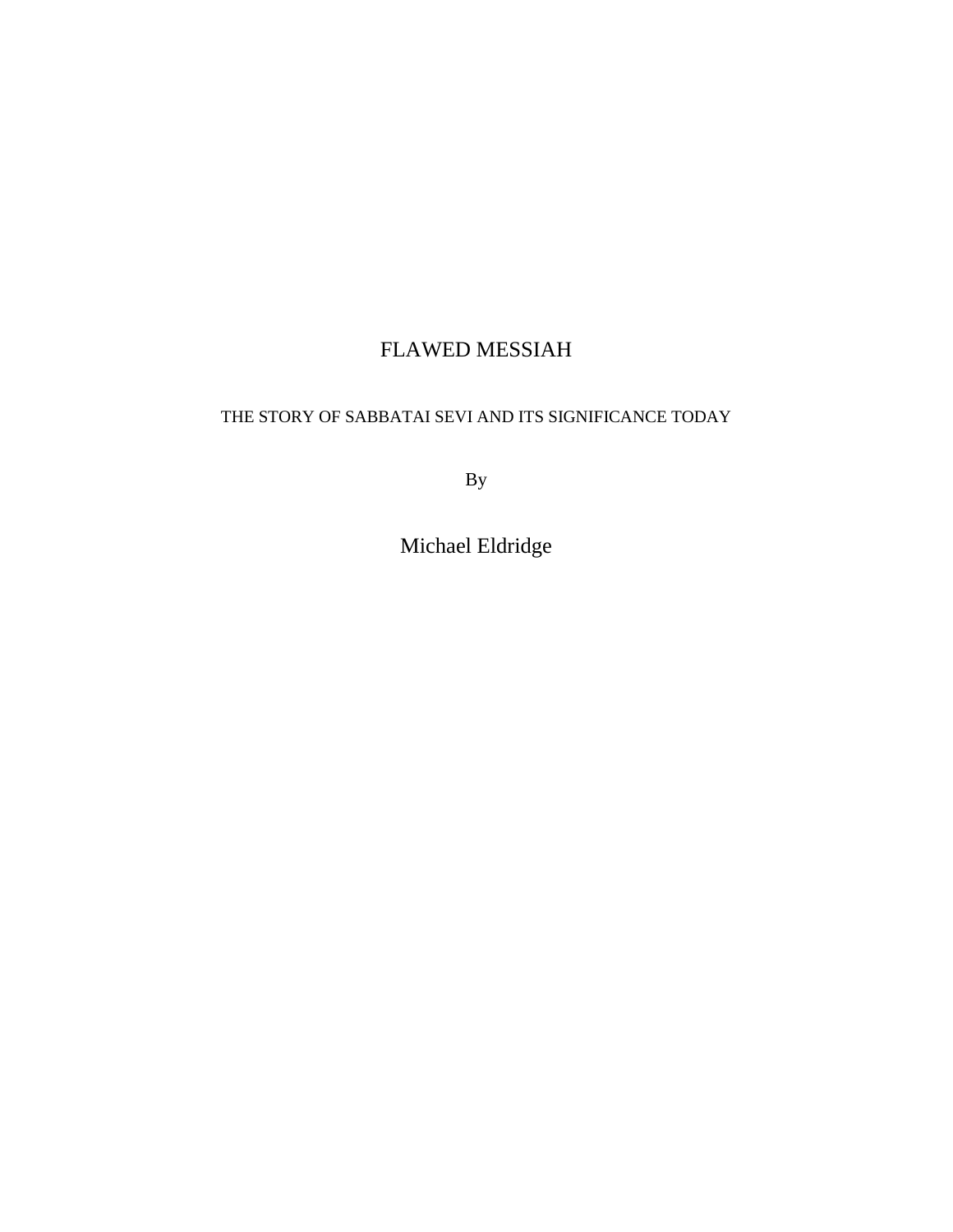## For inside Front Cover –

### Note on Transliteration

Several different systems are used for transliterating Hebrew letters. In some cases, as with Gershom Scholem's books, different systems have been used in the same author's works according to the preference of the particular publisher involved.

In this publication the following system, which assumes Sephardic pronunciation, is used:

| Aleph       | $\overline{ }$ |                                                |
|-------------|----------------|------------------------------------------------|
| <b>Beth</b> | b              | v in soft form (after vowels and vocal shewa)  |
| Gimel       | g              | in both hard and soft forms                    |
| Daleth      | d              | in both hard and soft forms                    |
| He          | h              |                                                |
| Waw         | W              |                                                |
| Zayin       | Z              |                                                |
| Heth        | ch             |                                                |
| Teth        | t              |                                                |
| Yod         | y              |                                                |
| Kaph        | $\bf k$        | in both hard and soft forms                    |
| Lamed       | l              |                                                |
| Mem         | m              |                                                |
| Nun         | n              |                                                |
| Samech      | S              |                                                |
| Ayin        | $\epsilon$     |                                                |
| Pe          | p              | ph in soft form (after vowels and vocal shewa) |
| Sade        | ts             |                                                |
| Qoph        | q              |                                                |
| Resh        | r              |                                                |
| Sin         | S              |                                                |
| Shin        | sh             |                                                |
| Taw         | t              | th in soft form (after vowels and vocal shewa) |

However, exception is made for words where another transliteration has become more or less standard; thus the form 'Kabbalah' is used, not 'Qabbalah'; 'Hasidim' not 'Chasidim'. Using the above system, the name of the main subject of this paper should strictly be 'Shabbathai Tsevi', but he is more commonly known as 'Sabbatai Sevi' or some close variant; so this form of his name is used throughout.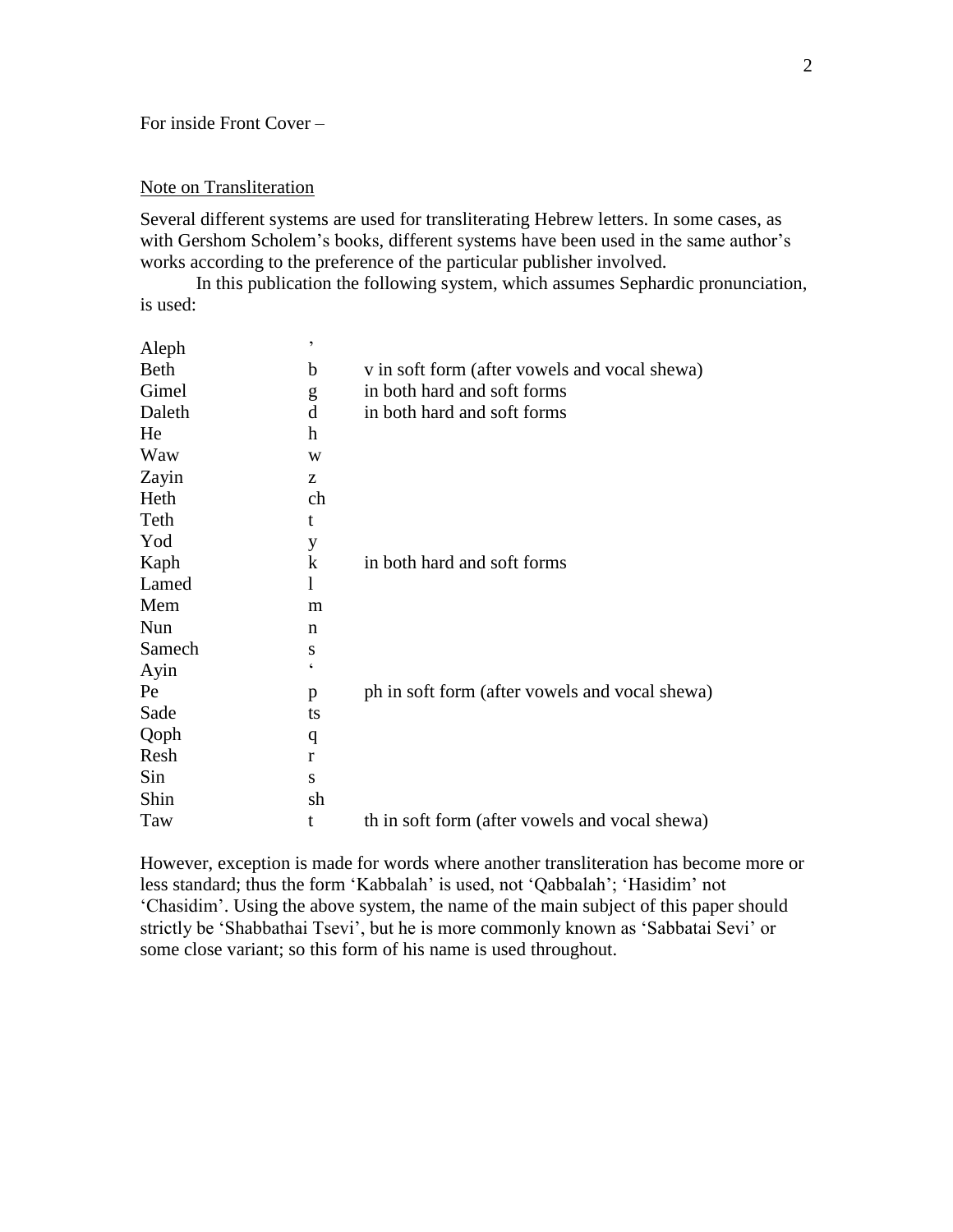#### **The Jewish Messiah who made world news**

In February 1669 the English diarist, John Evelyn, presented King Charles the Second with a copy of his *The History of Three Late Famous Impostors*, and when the King learned of the contents, 'he told me of other like cheates.'<sup>1</sup> The larger portion of this short publication tells the story of Sabbatai Sevi, whose messiahship was announced to the world in May 1665. There then erupted what Gershom Scholem described as 'by far the most significant and extensive Messianic movement' to have occurred in post Christian Judaism.<sup>2</sup> Yehuda Liebes makes the same point: the Sabbatean movement was 'the largest, most important, and most sweeping messianic movement that arose in Jewish history.<sup>3</sup>

Evelyn's account is a piece of plagiarism that follows closely the record kept at the time by Sir Paul Rycaut who from 1661 was the Secretary of the English merchant company trading in Smyrna, a town which features large in Sabbatai's messianic career. Rycaut himself used this record in writing his *History of the Turkish Empire 1623 – 1677*  which was published eleven years later in 1680. Rycaut's interest in the events as they unfolded was undoubtedly fuelled by anxiety over the disruption to trade resulting from the outburst of messianic fervour that swept right across the Jewish world both within the Turkish Empire and throughout Europe in the years 1665 and 1666.

Evelyn has seized on the story as a most newsworthy item replete with extraordinary happenings: 'all business was laid aside; none worked or opened shop, unless to clear his warehouse of merchandise at any price.' Many Jews underwent such mortifications as having molten wax dropped on their shoulders, or rolling themselves in the snow or bathing in the sea or freezing water in the depth of winter. Anxious that the command to increase and multiply was being neglected, 'they married together children of ten years of age or under without respect to riches or poverty, condition or quality.<sup>4</sup>

But neither Rycaut nor Evelyn made much effort to understand the historical or religious circumstances of the Jewish people in this period that might in some way explain how this widespread messianic movement could arise and gain momentum so

<sup>&</sup>lt;sup>1</sup> de la Bédoyère (ed.), p. 169.<br><sup>2</sup> Scholem, 1971, p. 59.

 $3$  Liebes, p.93.

 $^{4}$  Evelyn, 1669, pp. 54-55.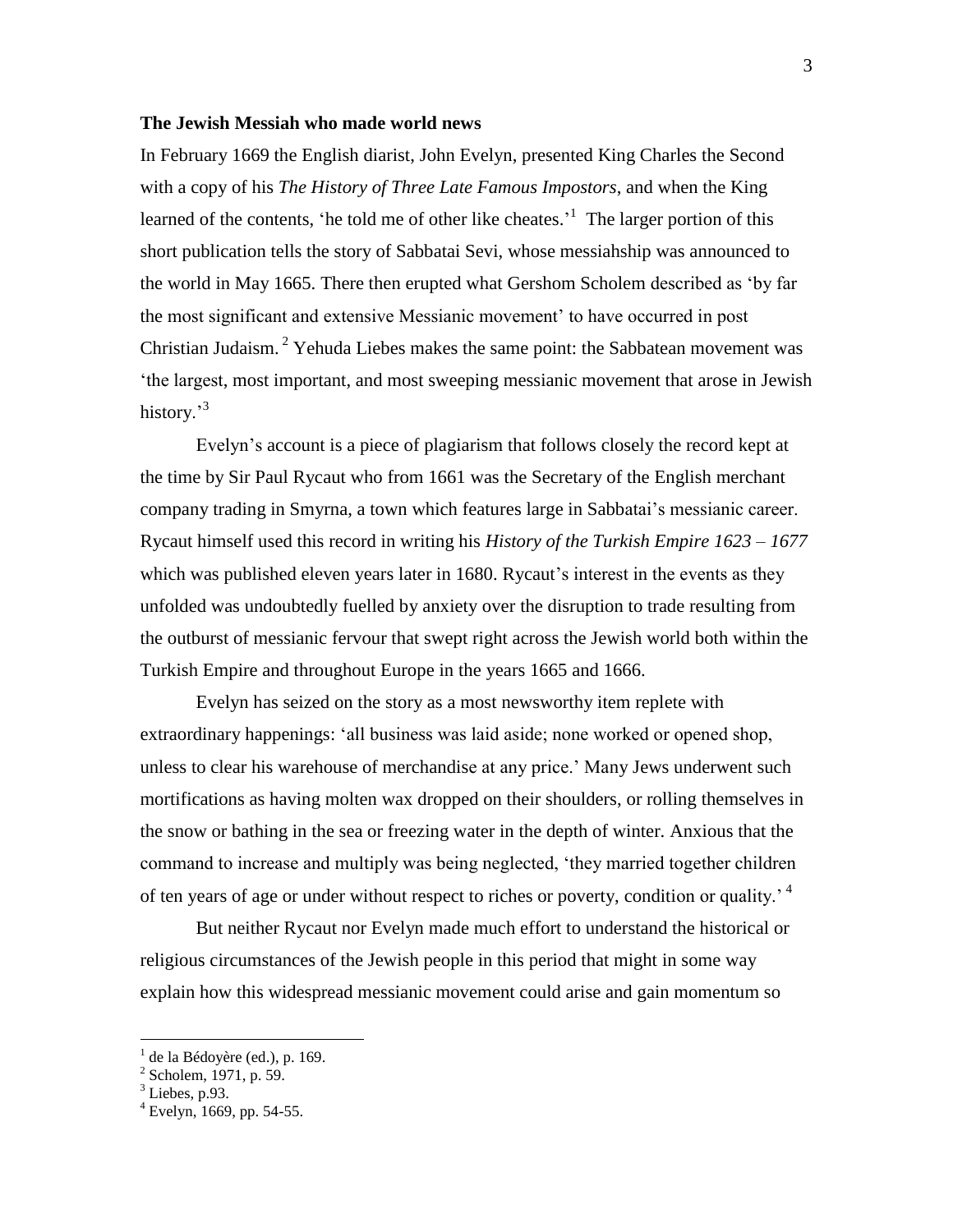quickly. Rycaut does, however, refer to certain 'Christian writers who expected 1666 to prove a year of wonders, particularly of blessing to the Jews either in respect of their conversion to the Christian faith or of their restoration to their temporal kingdom<sup>5</sup>. Here he has in mind the millennial expectations of certain English Christian radicals, but it hard to see how the Jewish world would be sympathetic to their kind of thinking.

#### **The authorities today**

Among modern treatments of the career of Sabbatai Sevi and the messianic movement associated with him, the magisterial work by Gershom Scholem stands unrivalled, but not without challenge on certain issues. Scholem, one of the original Professors of the Hebrew University in Jerusalem, devoted his life-long academic career to the study of Jewish mysticism from its origins in *merkavah* mysticism in the early centuries CE to the Hasidic movement originating with R. Israel Baal Shem Tov (the Besht) in the  $18<sup>th</sup>$ century and widespread among Orthodox Jews today. His *Life of Sabbatai Sevi: the Mystical Messiah1626-76*, a major part of this enterprise, has been described as 'an exemplary work of epochal significance for Jewish pre-modern history'.<sup>6</sup> The short account I give below of Sabbatai's career follows closely Scholem's *Life* except where indicated.

However, following in Scholem's footsteps, a new generation of scholars specialising in Jewish mysticism has now emerged, including in particular Yehuda Liebes and Moshe Idel. Inevitably they have made important reappraisals of some of Scholem's stances, and I consider these in the appropriate places.

#### **The historical background**

Most Jewish historians, including Scholem himself, in explaining the background to the Sabbatean movement, place considerable emphasis on the disaster that befell the Jews in Poland beginning in 1648.<sup>7</sup> In the Spring and Summer of that year some 30,000 Jews were killed in what are known as the Chmielnicki massacres. Chmielnicki was the leader of the Ukrainians who rebelled in that year against rule by the combined kingdom of

<sup>&</sup>lt;sup>5</sup> Rycaut, p. 201.<br><sup>6</sup> Idel, 1998, p. 183.

 $^7$  For the general position of the Jews in Poland, see Edwards, pp. 114-33.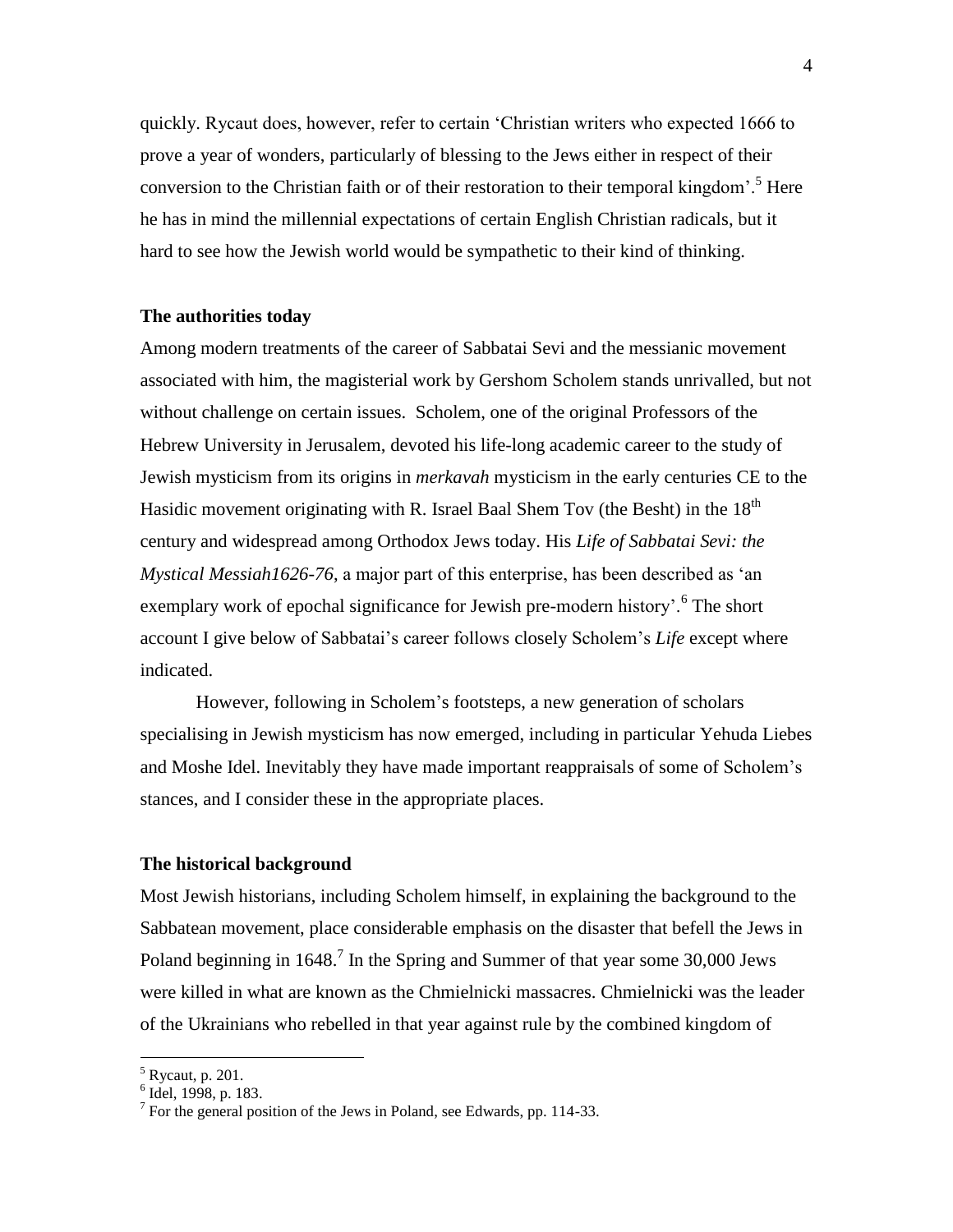Poland and Lithuania. Then began 20 years of unmitigated suffering in Poland during which the country was ravaged not only by Ukrainian, Cossack and Tatar forces but also by invading Swedish and Russian armies. The Jewish communities were often delivered up to looting, slaughter or captivity, but some cities protected them. In the end some 20 per cent of the Jewish population (90,000 out of 450,000) may have perished.<sup>8</sup>

Idel makes some important qualifications to this account of the historical background. It should be understood that Idel deplores any simplistic equating of developments in beliefs and outlook with events taking place on the world-stage. He points out that none of the main players associated with this messianic movement refer to the recent tragic events in Poland. Moreover, although the movement had its devotees as far away as Poland and Lithuania where the lot of the Jews was dire, the strongest support came from the Jewish communities in the cities of Northern Italy, the Netherlands, and Germany, as well as in towns under Turkish rule such as Gaza, Smyrna, Safed and Jerusalem, in all of which places the Jews enjoyed relative freedom.. In fact, Idel sees here a different historical factor of greater significance than the massacres in Poland: the presence of large numbers of former *conversos* (forced converts to Christianity) who had sought refuge in these places as a result of the Spanish Inquisition and the later expulsion of the Jews from Spain in 1492. He comments:

These [Sabbatean] doctrines struck a deep chord within those religiously tormented people, sometimes unsatisfied or in many cases also more strongly uneasy with the painful process of acceptance of rabbinic Judaism.<sup>9</sup>

With these historical factors in mind, I now turn to how Sabbatai Sevi came on the scene.

#### **Sabbatai's early years**

Sabbatai Sevi was born in 1626 on the Ninth of Av which that year fell on a Sabbath; hence Sabbatai's first name. The Ninth of Av is a day of mourning for the destruction of both the First and Second Temples, and by rabbinic tradition will be the day of birth of the Messiah. Sabbatai's father was a prosperous agent in Smyrna for some English merchants trading there. Sabbatai was the second of three sons and his older and younger brothers like their father became successful commercial agents. Sabbatai went through all

<sup>&</sup>lt;sup>8</sup> For a more detailed account of the Jews' sufferings, see Gartner, pp. 27-35.

<sup>&</sup>lt;sup>9</sup> Idel, 1998, p. 184.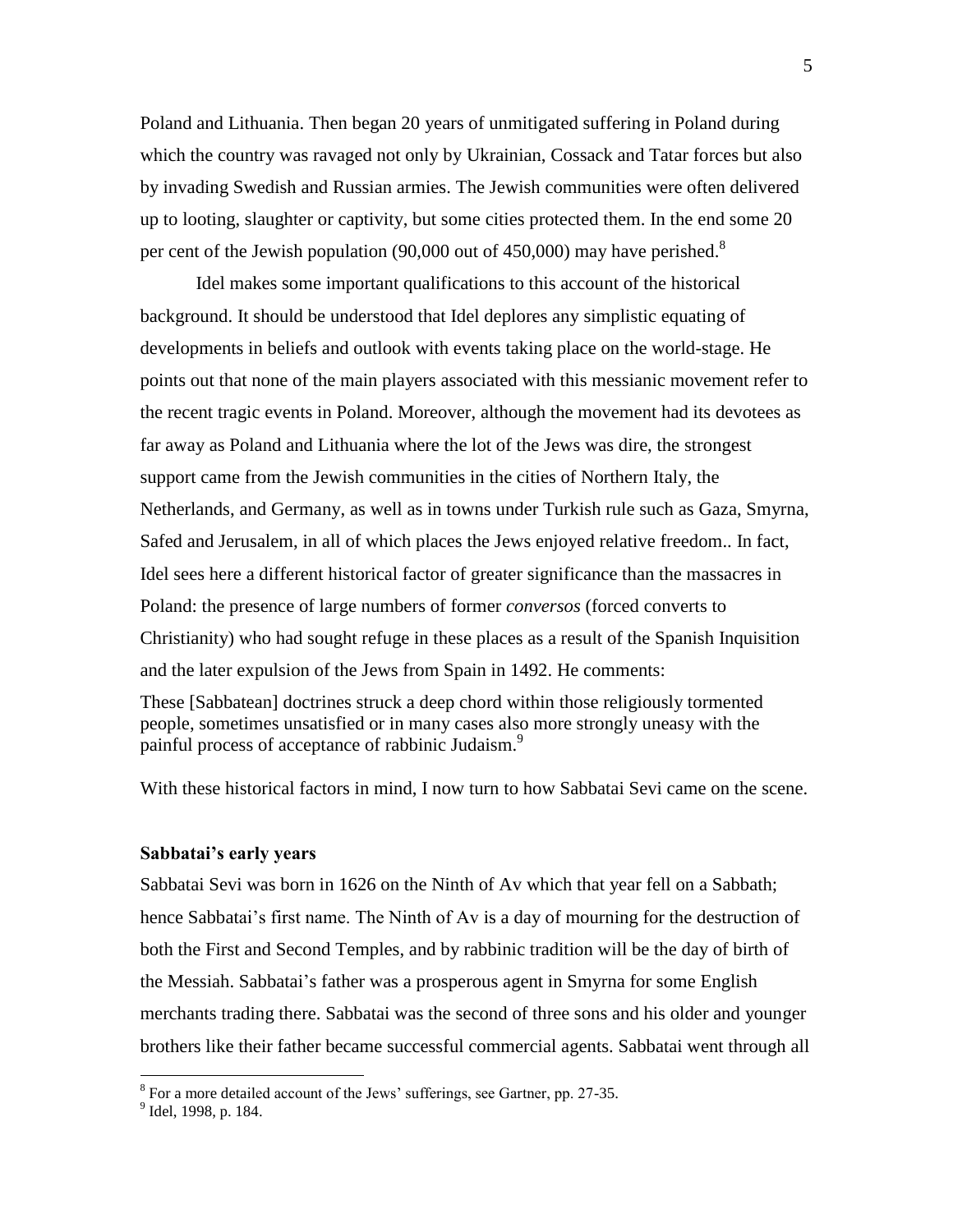the stages of Jewish education but, showing signs of talent, was encouraged to pursue rabbinic studies and in due course he was ordained while still an adolescent. He then devoted himself to an ascetic life and the study of Kabbalah (mystical tradition), in particular the *Zohar*. 10

At the age of 20 Sabbatai married his first wife but claimed not to have consummated the marriage and divorced her a few months later. Soon afterwards he married another woman, but again the marriage soon ended in divorce. The true facts regarding these marriages now appear to be irrecoverable.

From this period on, Sabbatai began to show signs of what Scholem regarded as a manic-depressive illness. This was characterised by long periods of normality interrupted by bouts of intense exaltation followed by descent into melancholy and depression. In his high states, the 'periods of illumination', Sabbatai would often perform 'strange actions': these were either bizarre acts such as dressing up a very large fish like a baby and putting it into a cradle, or outrageous or offensive behaviour such as pronouncing in public the name of God, the tetragrammaton. While it is certainly possible that Sabbatai was a manic-depressive, an individual's character and personality is not fully accounted for by such a description. This is a major weakness in Scholem's presentation of Sabbatai. As a result, Scholem tends to relativise those features of Sabbatai's character that enabled him to provide leadership to the messianic movement once it had got underway. Likewise Scholem does little to assess the precise nature of Sabbatai's weaknesses.

Idel has offered another explanation for Sabbatai's strange actions. Sabbatai is known to have studied the late 14th century work *Sepher ha-Peliy'ah.* This book, like certain other kabbalistic writings, associates the Messiah with *Binah*, the divine attribute of understanding and also the third *sephirah* (emanation) of the Divinity, but in addition the book also makes a connection with the planet Saturn (in Hebrew 'Sabbatai'). The text may explain how Sabbatai may have 'interiorized the peculiar emotional characteristic of those connected to that planet: melancholy.<sup> $11$ </sup>

<sup>&</sup>lt;sup>10</sup> The *Zohar* (Splendour) is the classic expression of the theosophical form of kabbalism that developed in Provence and Spain in the  $13<sup>th</sup>$  Century. It is a massive work, written in medieval Aramaic, and belongs to the last quarter of the  $13<sup>th</sup>$  century.

 $11$  Idel, 1998, p. 195.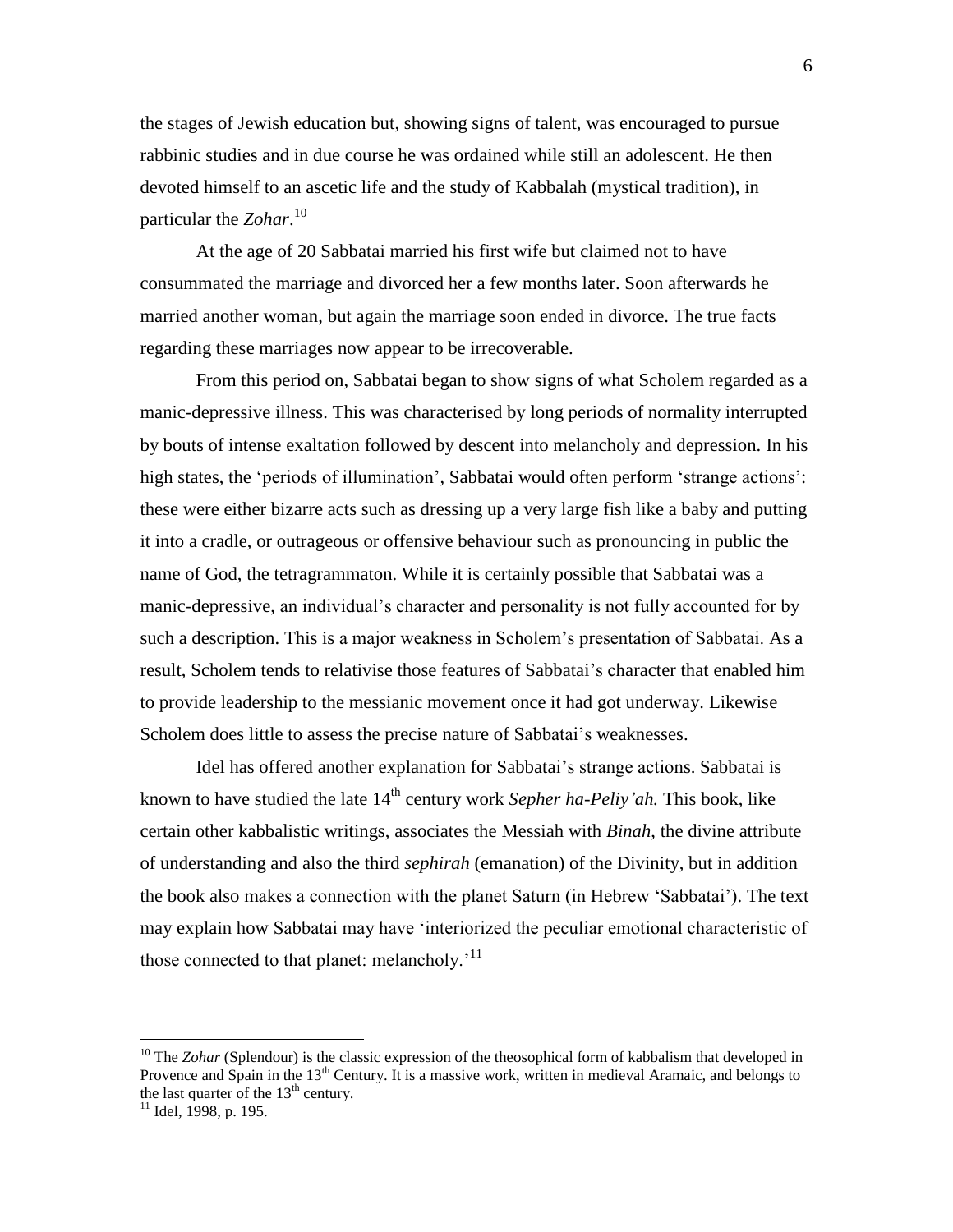It was in 1648, the year when some kabbalists were expecting the beginning of the final period of redemption,<sup>12</sup> that Sabbatai first received a revelation that he was the Messiah. The testimony of R. Solomon Laniado, who was later to become one of Sabbatai's ardent followers, reads:

When he passed through Aleppo, he told us his personal experiences; how in the year 1648 the Spirit of God descended upon him one night while he was walking about two hours distance from the city in solitary meditation, until he heard the voice of God speaking to him, 'Thou art the saviour of Israel, the messiah, the son of David, and thou art destined to redeem Israel, to gather it from the four corners of the earth to Jerusalem …' <sup>13</sup>

What are we to make to make of such a testimony? Liebes has argued that Sabbatai was a mystic who claimed and cultivated a special personal relationship with God: 'he resorted to the personal Kabbalah of the *Zohar* rather than to the mechanistic Lurianic one.<sup>14</sup> Idel has been able to trace the influence on Sabbatai of the  $13<sup>th</sup>$  century mystic, Abraham Abulafia, a master of the ecstatic form of kabbalism and whose techniques for attaining *devequth* (cleaving to God) included the systematic repetition of combinations of the letters of the divine name (the tetragrammaton).<sup>15</sup> If Sabbatai habitually used this technique, he might easily pronounce the name in public. A yet more significant link between Sabbatai and Abulafia is that in the latter's ecstatic kabbalism the peak of the mystic's journey into the Godhead is to partake of the divine nature and to be Messiah, a messiah whose nature is divine.<sup>16</sup>

It seems likely that Sabbatai shared the revelation of his messiahship with only a small circle of family and friends, but in any case he was not taken seriously However, in the early 1650s the rabbis at Smyrna were scandalised by another 'strange action' – an attempt to make the sun stand still at midday – and banished him from the city.

Sabbatai then settled in Salonika where initially he made a good impression. Apparently he had considerable personal charm, combining a winning kindness with an air of nobility in his dealings with poor and rich alike. He also had an attractive speaking and singing voice as well as musical talents: he could pick up the melody of a Spanish

 $12$  Scholem, 1973, pp. 88-93.

 $13$  Cited by Scholem, 1973, p. 136.

 $14$  Liebes, p. 110.

 $15$  Idel. 1988, pp. 97-103.

 $16$  Idel, 1998, pp. 95-96.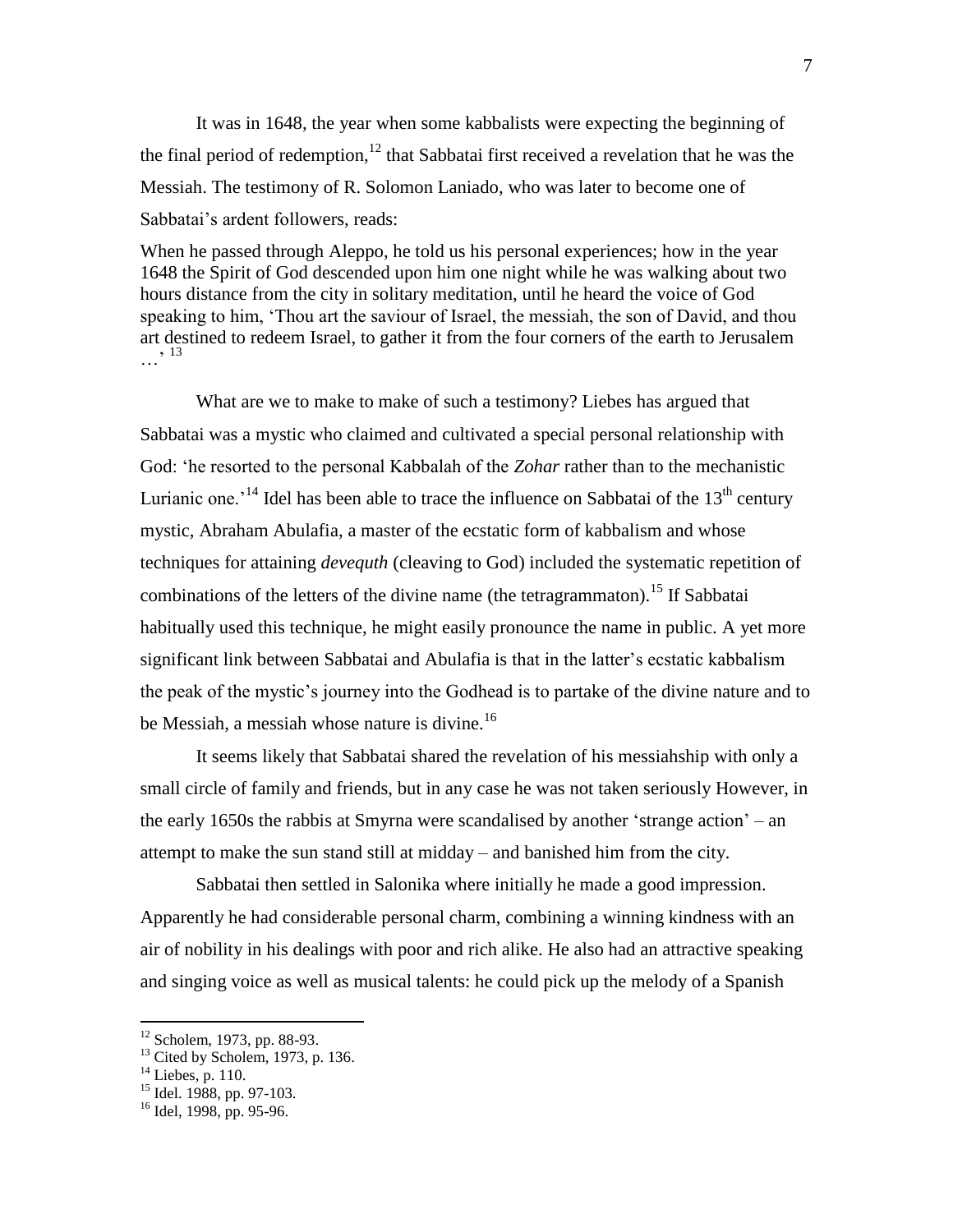love song and turn it into a mystical song of divine love. Nevertheless he outstayed his welcome when he set up a bridal canopy, had a Torah scroll put in it, and then symbolically married himself to the Torah. Thereafter his wanderings eventually took him to Constantinople in 1658. Here his strange behaviour caused far more offence than hitherto. One action – his celebrating the three pilgrimage festivals in one week – may have led the rabbis to consider that they had a new sect on their hands. On this occasion he was flogged and formally excommunicated. Now beyond the authority of rabbinic law, Sabbatai proclaimed a 'new law' and began to use 'the blessing of the loosening of the commandments' which conveyed the notion that at times of mystical illumination transgressions could become holy deeds.

In due course the ban of excommunication was for all practical purposes no longer applied. This was largely due to a friendship that developed between Sabbatai and David Chabillo, a pious and most respected kabbalist of that time. In 1662 Sabbatai arrived in Palestine and stayed in Jerusalem for about a year. In 1663 extortionate demands were made on the Jewish community there by the Turkish governor. Some time earlier, during a visit to Egypt, Sabbatai had formed friendly relations with the secular leader of the Jewish community there, the *chelabi* R. Raphael Joseph. It was natural therefore for the community to select Sabbatai as an emissary to Egypt to raise funds for their support. In this task Sabbatai was remarkably successful, collecting a very substantial sum for the poor of Jerusalem. It was on this visit that Sabbatai contracted his third marriage; this was to Sarah, 'the Messiah's consort'.

It is difficult to disentangle fact from legend where Sarah is concerned, but it seems that she and her brother were orphaned in the Chmielnicki massacres in Poland in 1648. The two Jewish children fled to Amsterdam, but Sarah later drifted to Italy where she spent some years as a maidservant in Leghorn and then Mantua. The sources, whether friendly or hostile, report rumours of her having a licentious lifestyle and practising witchcraft, the latter meaning probably no more than that she was a fortune teller. In this capacity she foretold that she herself would become the Messiah's wife. News of a beautiful woman who does 'strange things' reaches Sabbatai while he is in Egypt: he sends for her and they are married in 1664.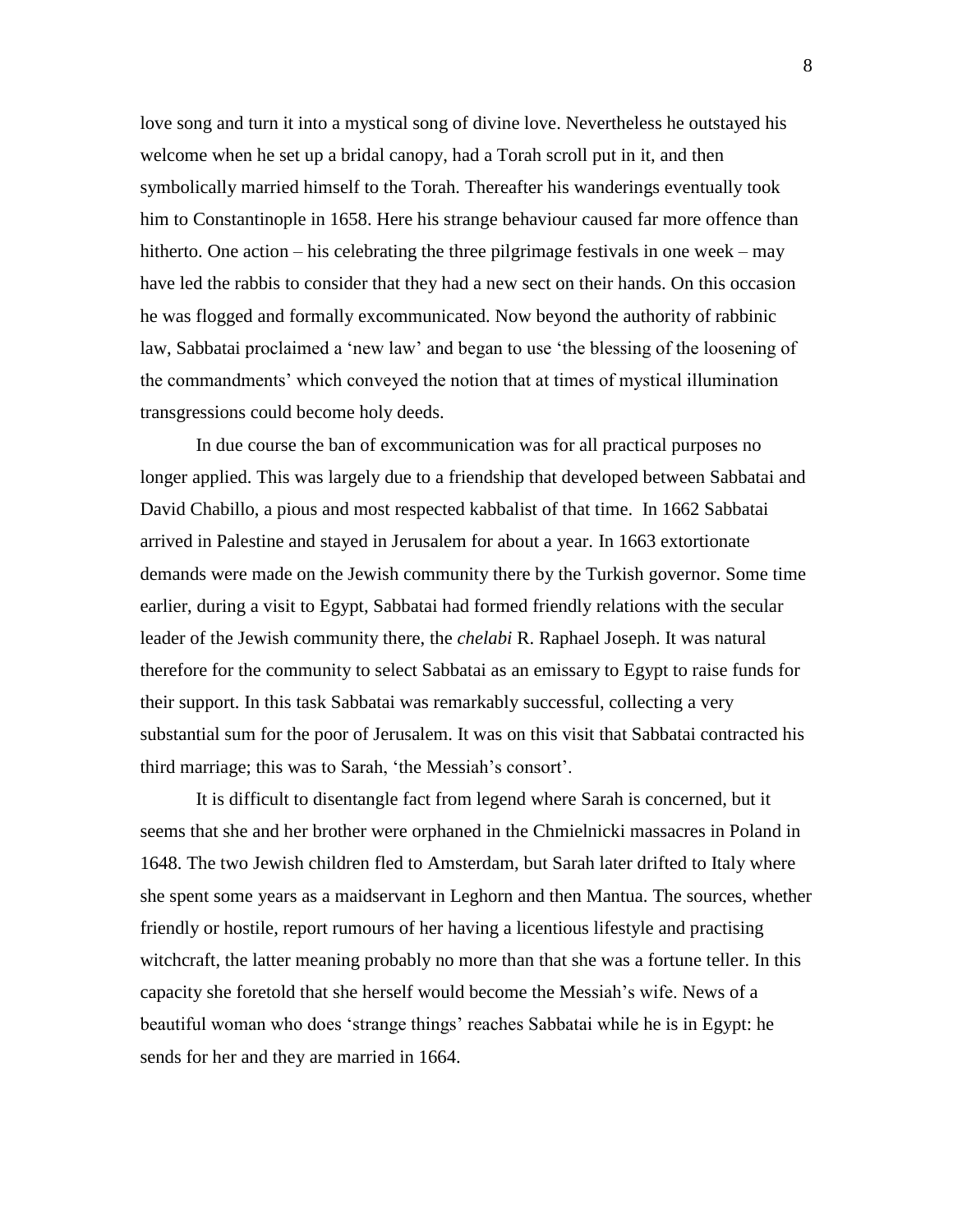#### **The rise of kabbalism within mainstream Judaism**

At this point it may be asked, how did kabbalism play such a large part in the beliefs and practice of mainstream Judaism in the  $17<sup>th</sup>$  Century?

Kabbalism takes its origin from a movement in Provence and Spain beginning in the  $13<sup>th</sup>$  century CE. The early theosophical kabbalists were mystics who explored the 'sources of creation' through an inward journey to God, 'the root of all roots'. Their description of the *sephiroth* (the 10 descending powers of God, each being characterised by a particular divine attribute) represents at least in part an attempt to explain the entrance of evil into the world without impairing the essential unity of God.

Scholars have offered competing accounts for the rise of kabbalism in the thirteenth century. Direct influence from the Albigensian heresy, an essentially Gnostic movement within Christianity, which broke out in Provence during the same period, has not been demonstrated.<sup>17</sup> What is reasonably clear is that the first kabbalists were much influenced by the book *Bahir* (Brightness) which came to them through contact with the German Hasidim of the early Middle Ages. The *Bahir* itself mediates some much older Jewish speculative literature associated with the *merkavah* mysticism (contemplation of the Chariot – see Ezekiel 1) that flourished in the first three centuries CE and continued in the East up to the  $11<sup>th</sup>$  century.<sup>18</sup>

#### **Lurianic kabbalism**

It was one particular school of kabbalism that by 1650 had become both influential and widespread among rabbis across the Jewish world. This form of kabbalism was developed by a small group of pious kabbalists in Safed in the Galilee. Of these Isaac Luria Ashkenazi of Safed (1534 – 72) was the foremost and most authoritative exponent. His teaching was given expression in writing by his disciple Chayyim Vital. Vital maintained that the mysteries he had learned from his master should not be shared with others without Luria's permission; in other words they were to be confined to the select group of Safed mystics. But another kabbalist, R. Israel Sarug, obtained stolen copies of

<sup>&</sup>lt;sup>17</sup> Scholem, 1962, p. 15.

<sup>18</sup> Scholem, 1962, pp. 117-18.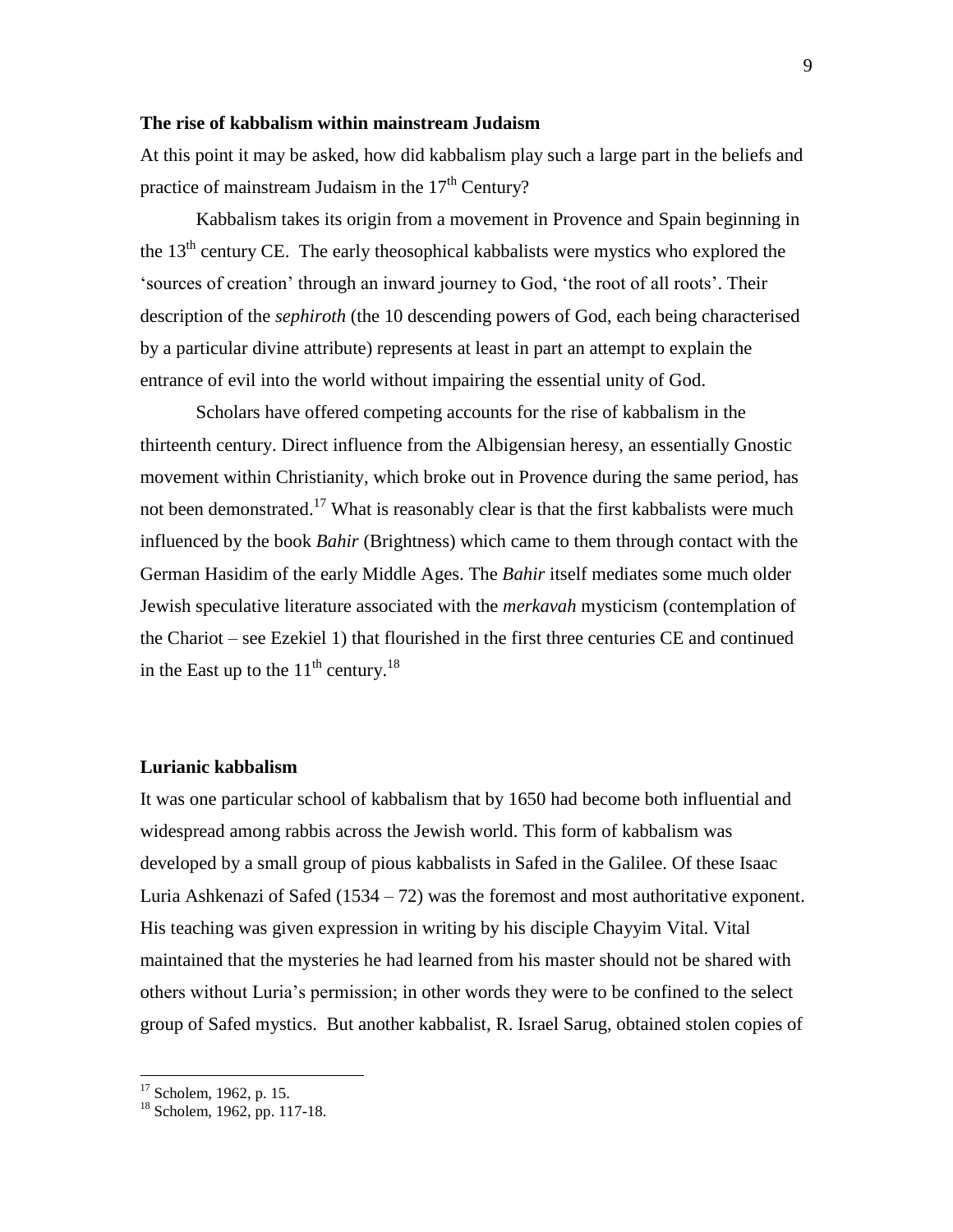Vital's writings, and between 1592 and 1598 actively disseminated the Lurianic teaching in Italy. From there, in the first half of the  $17<sup>th</sup>$  century, Sarug's interpretation of Lurianic Kabbalah spread to the Netherlands, Germany and Poland, assisted by the dissemination of printed books as opposed to hand-copied manuscripts. A notable publication was the '*Emeq ha-Melek* (The Valley, or Mystical Depths, of the King) which was published in Frankfurt in 1648.<sup>19</sup>

The Lurianic system made certain daring innovations to earlier forms of kabbalism. One of the most important was to place the origin of evil within the creative processes of God himself. Related to this is the doctrine of *tsimtsum* or retraction. The first step in the beginning of things, according to Lurianic Kabbalah, takes place when '*Ayn Soph* (literally, 'there is no end') the infinite Divinity, withdraws into himself, leaving an empty space for the worlds to be.

The Lurianic account of how the spiritual and material realities of the universe arose is highly complex. As with Kabbalah generally, the ideas are expressed by the use of symbols that are not intended to be taken literally but to point to inner realities that cannot be described any other way. Although any summary will inevitably be unsatisfactory, I will touch on the salient features.  $^{20}$ 

Into the empty space left by the divine retraction there bursts forth the first ray of light, 'the straight line': this is the cosmic primordial man, Adam Qadmon. This produces the, as yet undifferentiated *sephiroth* or divine lights, but as the light increases they separate and each of these requires a *qelippah* – a vessel to contain it. But when the divine light was emanated at full force, the vessels could not contain it and were shattered. In this process the 'hard lights' of the divinity (stern judgement) are purged and their dross separated from the Godhead, so making 'the Other Side' or sphere of evil.

In one sense 'the breaking of the vessels' is a 'fortunate fall' enabling the programme of *tiqqun*, that is, restoration or reintegration, to begin. The divine emanations now form five *partsuphim* or configurations of divine creative power. From these result,

 $19$  Scholem, 1946, pp. 256-58. For some reservations on the extent and depth of the penetration of Lurianic kabbalah into the wider Jewish world, see Idel, 1998, pp. 175-78. But that there was a wide and effective dissemination is quite clear.

<sup>&</sup>lt;sup>20</sup> For fuller descriptions with commentary, see Scholem, 1946, pp. 258-84; 1973, pp. 22-55.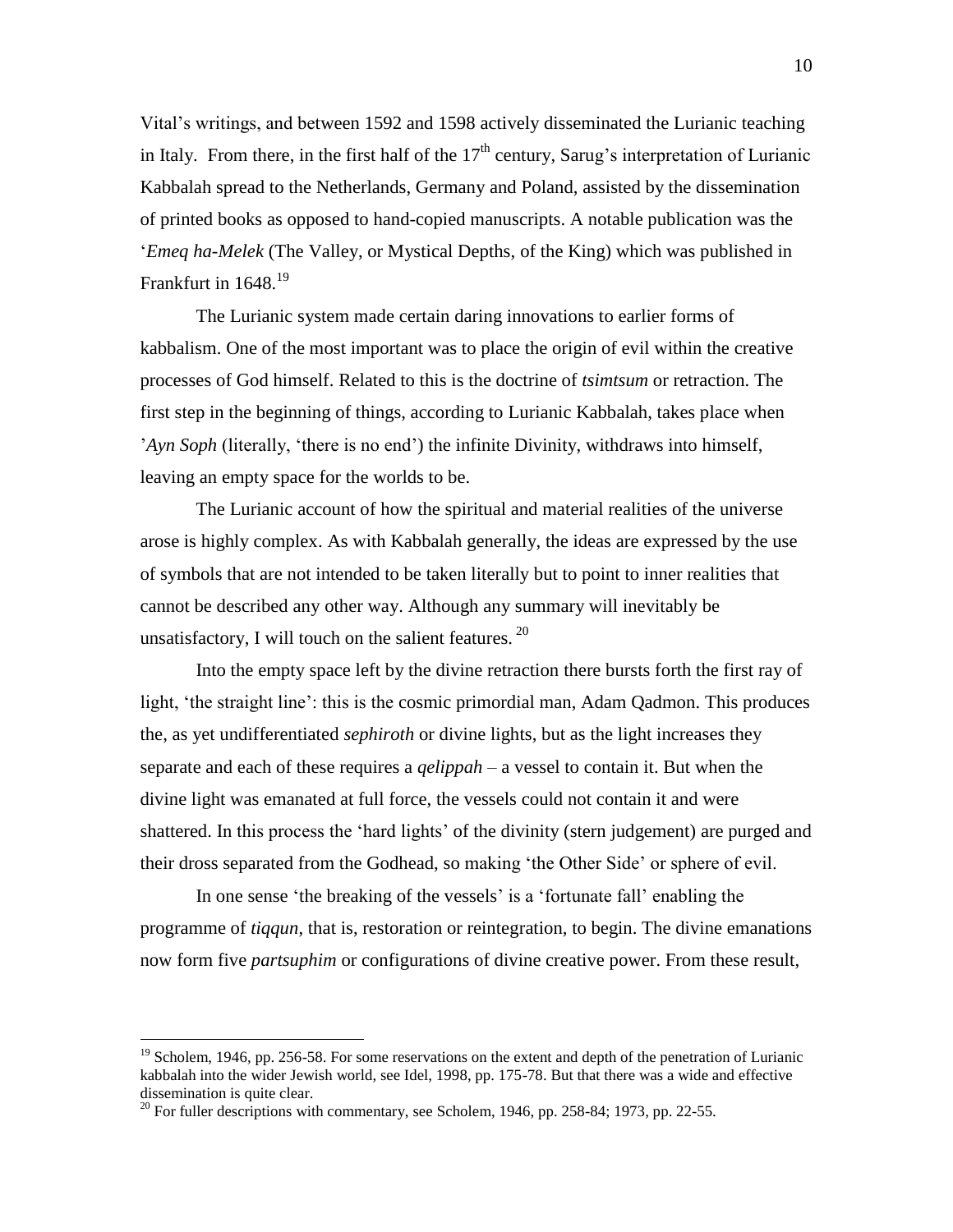in descending order, the four lower worlds, but even the lowest of these is still spiritual in nature. Then Adam, the first man, is formed as a spiritual body who was intended to bring about *tiqqun* by uniting the divine sparks of light and returning to the root of all being, so depriving the realm of the *qelippah* or 'Other Side', of the source of its existence.

In fact Adam failed: rather than uniting the sparks of light, 'he separated the fruit from the tree' and in consequence his previously spiritual body became a physical body and all the created, but spiritual, beings descended into the world of the *qelippah* and became clothed with gross matter, that is, the material world was produced.

We now come to the more familiar story of the Bible. As told by the Lurianic kabbalists, a further opportunity for accomplishing restoration was given by the revelation of the Law on Mount Sinai but the sin of the Golden Calf set everything back again. Nevertheless, the process of restoration is carried forward in every generation by the keeping of the commandments; each of the 613 commandments of the Law restores one of the 613 parts of the cosmic primordial man. This means that the people of God, especially the pious mystics, have themselves a messianic role: their faithfulness to God throughout the long and painful process of exile and suffering paves the way for the final stage of redemption which is marked by the arrival of the promised Messiah.

#### **Sabbatai's meteoric rise**

Before his marriage to Sarah in 1664, Sabbatai's messianic claims were not taken seriously by his family, his friends, and perhaps not even by himself. There may therefore have been no messianic movement that shook the whole Jewish world, had there not also been a man of some stature having a vocation rather like that of John the Baptist, that is, to announce the arrival of the Messiah. This man was Nathan, the prophet of Gaza.

Nathan had been a brilliant Talmudic student in Jerusalem before settling in Gaza. At the age of 20 he began to study Lurianic kabbalism. About this time – in 1664 – he experienced a mystical awakening that shook him to the roots. Nathan described the experience thus:

The Spirit came over me. My hair stood on end and my knees shook and I beheld the *merkavah*, and I saw visions of God all day long and all night, and I was vouchsafed true prophecy like any other prophet, as the voice spoke to me and began with the words,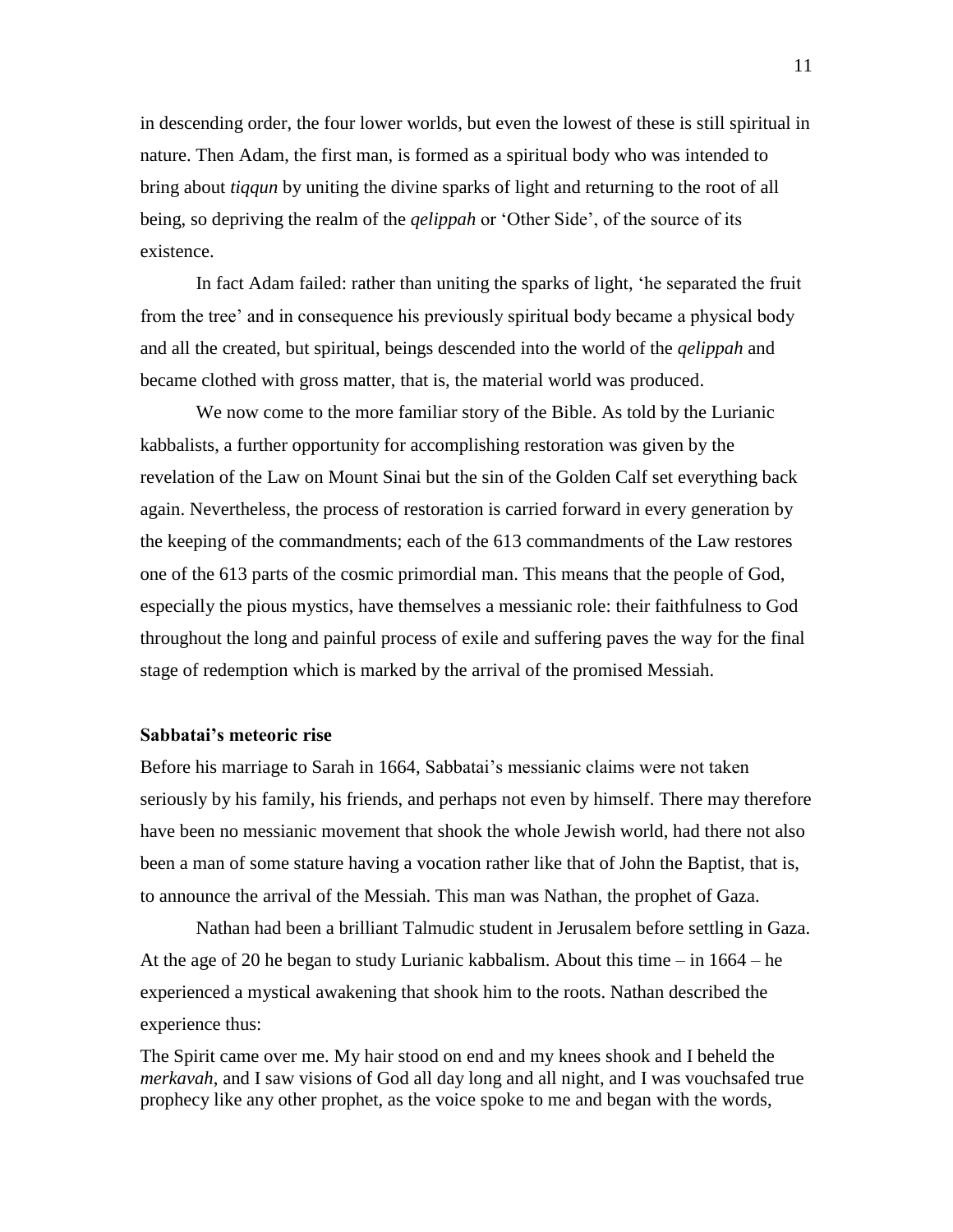'Thus speaks the Lord.' And with the utmost clarity my heart perceived toward whom my prophecy was directed ...<sup>21</sup>

That person was Sabbatai Sevi. Nathan was to meet Sabbatai on the latter's return from his fund-raising in Egypt. When Nathan addressed him as Messiah, Sabbatai laughed and said, 'I had it [the messianic vocation], but have sent it away.' However, at the end of May 1665, Sabbatai was convinced and announced himself during prayer by the title 'Anointed [Messiah] of the God of Jacob'.

At this point it is pertinent to consider what the Lurianic form of kabbalism taught concerning the expected Messiah. Three features should be noted. First, as we have seen, the role of Messiah is not to be the sole means of redemption of the universe; rather his coming will signify the advent of the last stage of the process of redemption. Second, it is the people of God, especially the pious, who play a large part in the restoration of the world by choosing the good and rejecting the evil: 'a man who observes a commandment is no longer merely observing a commandment: his act has a universal significance, he is amending something.<sup>22</sup> This means of course that a number of righteous or 'messianic' people can be expected in any generation. Third, 'little importance is attached to the human personality of the Messiah.<sup>23</sup> More significantly, as with all human beings, the Messiah's soul would need to be delivered from the *qelippah*, that is, something of the *qelippah* or the power of evil would be in him.<sup>24</sup> In other words, the Messiah to be expected, although a righteous man, will still in some sense be a *flawed* Messiah.

Nathan's proclamation of Sabbatai as Messiah quickly set off a chain reaction. Very quickly most of the Jews in Gaza and Hebron became 'believers' in Sabbatai ('believers' was the Sabbatean term). But resistance was encountered among the rabbis in Jerusalem who knew Sabbatai well. Their resistance was strengthened by further scandalous actions: Sabbatai, to mark the coming of the Messiah, now abolished the fast of the Seventeenth of Tammuz, and lifted the prohibition on eating the fat of the liver. Although some leading rabbis including the eminent Rabbi Galanté became believers, Sabbatai was excommunicated and banished from Jerusalem. He then went to Aleppo

 $\overline{a}$ 

`

 $21$  Scholem, 1973, p. 204.

 $22$  Scholem, 1971, p. 47.

 $23$  Scholem, 1971, p. 48.

 $24$  Scholem, 1973, pp. 57-58.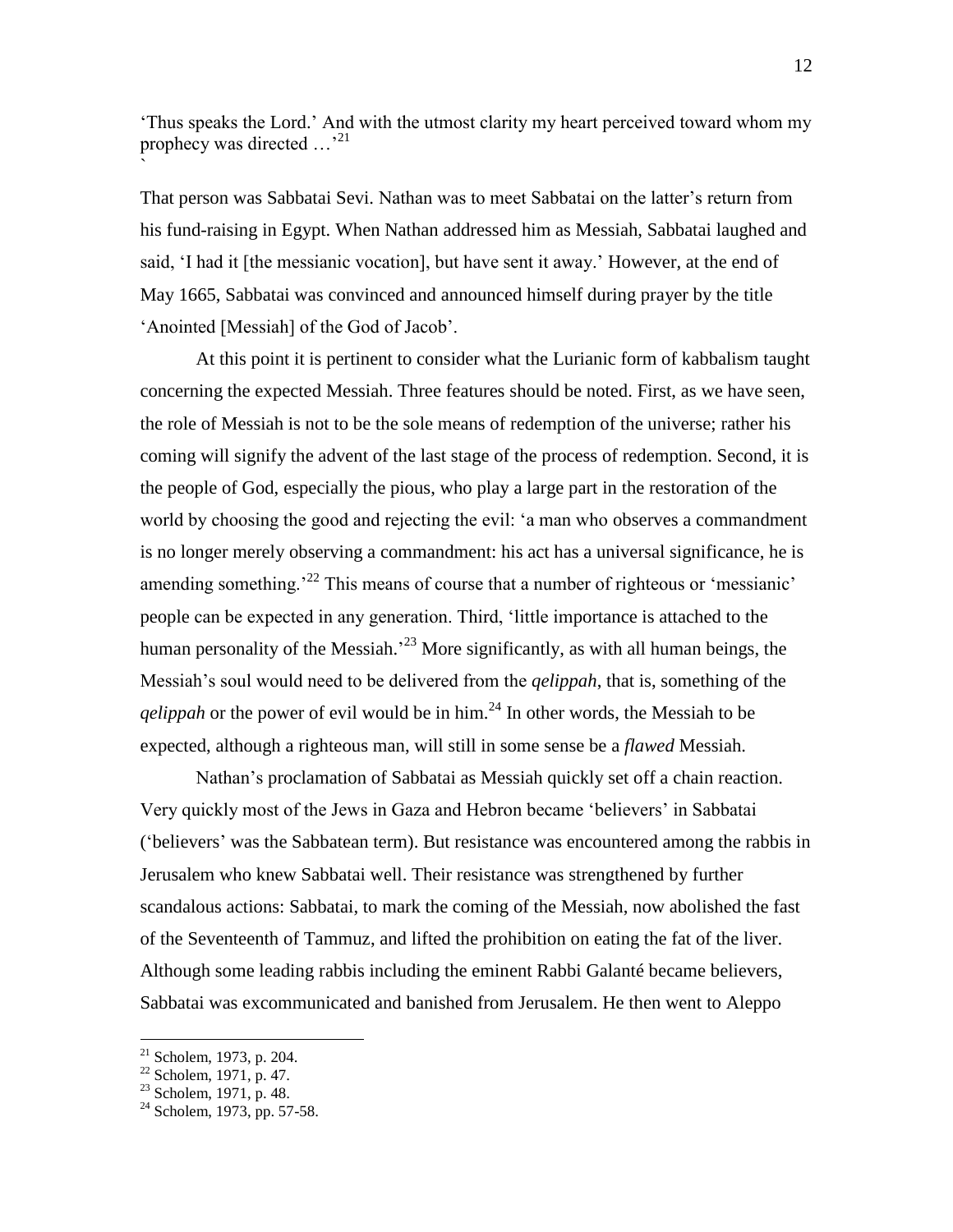where his arrival set off a wave of enthusiasm. It is here that we first have accounts of the prophesying that would characterise the new movement. The following is taken from a letter sent from Aleppo at the time:

Already they had felt the abundance of grace, and their wives and children had begun to prophesy. Some of them had fallen to the ground at the sound of the *shophar* and remained lying there, cold and without pulse or movement, and a wonderful voice came out of their open mouths, articulating Hebrew words which they themselves did not understand, and in the end they exclaimed, 'Sabbatai Sevi, our redeemer and holy one.'<sup>25</sup>

In September 1665 Nathan received a further revelation that the Messiah, the son of David would become manifest. He then wrote a long letter to R. Raphael Joseph, the *chelebi* in Egypt, that became in effect the manifesto of the new movement.<sup>26</sup> It is in two parts; the first conveys Lurianic Kabbalah and gives advice on meditative prayer in the light of the arrival of Messiah; the second part is a prophecy of the course of events soon to unfold following the manifestation of Sabbatai as Messiah. Nathan's bringing together these two very different elements – Lurianic kabbalism and traditional Jewish apocalyptic expectations – does much to explain the explosive growth of the Sabbatean cause. The Lurianic element appealed to the large numbers of rabbis exposed to that form of kabbalism through the efforts of Israel Sarug and his successors, while their communities would root for the apocalyptic ingredient.

In early September 1665 Sabbatai moved to Smyrna, his home town. Much reliable information on what transpired there comes from the reports of Thomas Coenen, the Protestant minister sent out from the Hague in 1662 to be Chaplain to the Dutch merchant community in Smyrna. For some two months Sabbatai lay low, but following a visit of a delegation of believers from Aleppo to pay homage to their Messiah, Sabbatai entered another period of ecstatic exultation and celebrated Hanukkah in royal apparel and intoned the morning psalms in his sweet, melodious voice. But also that week he pronounced the ineffable name of God and ate forbidden fats, pressing others to do likewise. The ensuing uproar was hardly surprising and divided both the rabbis and the merchants of the Jewish community, although the poor were fully behind Sabbatai. The most resistance came from the Portuguese synagogue in Smyrna, and this occasioned

 $25$  Cited Scholem, 1973, p. 258.

<sup>&</sup>lt;sup>26</sup> The letter is reproduced in Scholem, 1973, pp. 270-74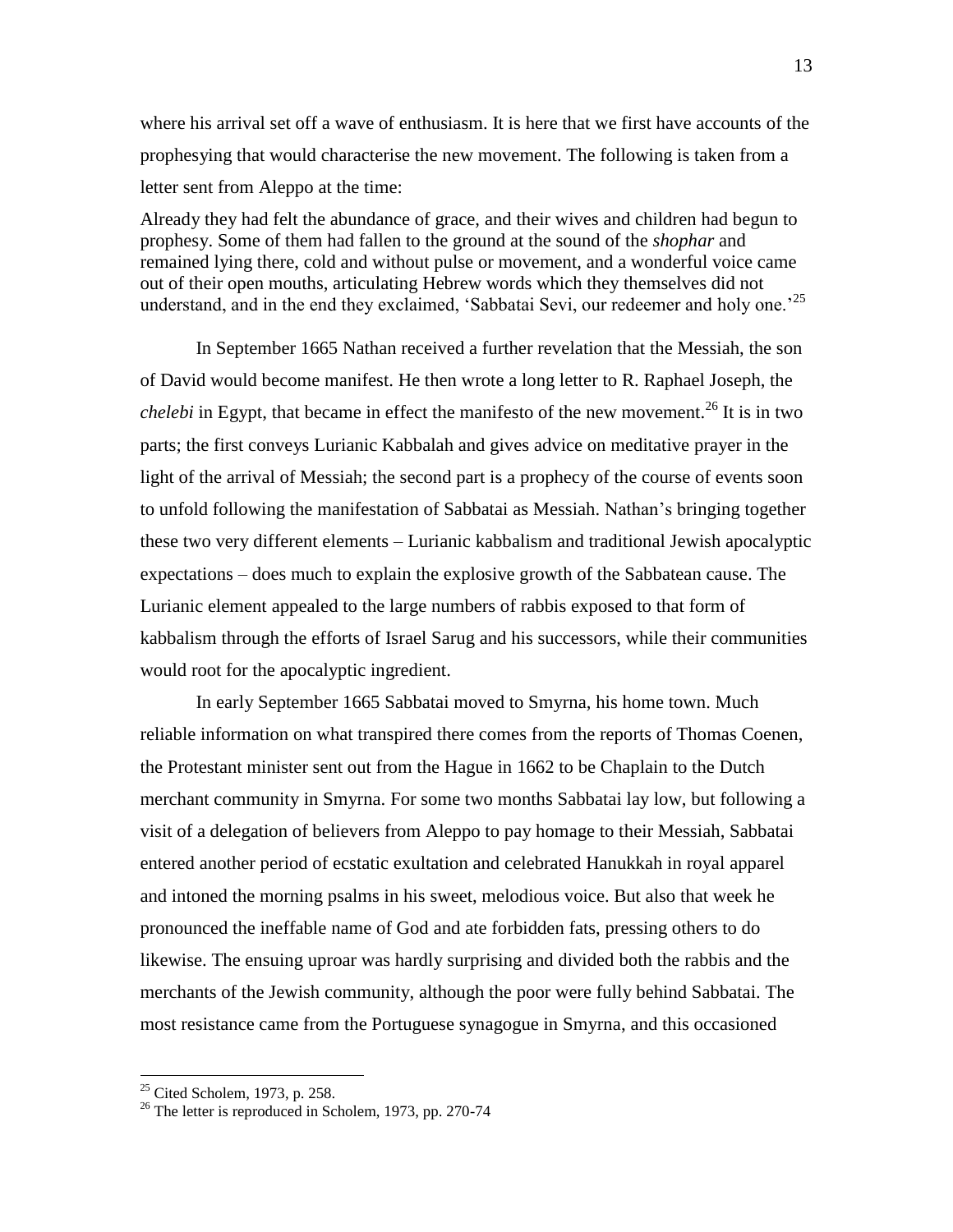Sabbatai's most outrageous action to date: accompanied by a crowd of the poor who had become believers, he demanded entrance to this synagogue on the Sabbath. This was refused, and, taking an axe, Sabbatai smashed the doors on the Sabbath and took control of the synagogue.

Sabbatai formally declared himself Messiah on Monday, 14 December, 1665, and thereupon an outbreak of enthusiasm took hold of the Jewish community in Smyrna. Many appearances of a pillar of fire were reported; many claimed to have seen Elijah in the streets or at banquets; the prophesying witnessed at Aleppo was seen on a yet greater scale, with Sarah, Sabbatai's wife, being one of the first prophetesses. Trade and commerce in the city was brought to a standstill. Sabbatai now made preparations for a journey to Constantinople to accept the confidently anticipated allegiance of the Sultan. At the same time, from among his faithful followers he appointed kings to rule under him and distributed the kingdoms of the earth among them.

#### **Events at Constantinople**

In the meantime the sensational news regarding Sabbatai's stay in Smyrna had preceded him and had produced a similar situation in the capital. A wave of messianic fervour marked by prophesying by all and sundry swept over the city, with the rabbis and other leaders divided over the new movement. There was an understandable fear that the Turkish government would suppress the new movement with violence and that the Jewish communities throughout the Turkish dominions would pay a heavy price. From reports from Smyrna the Turkish authorities themselves will have been aware of the revolutionary character of the movement, notwithstanding that Sabbatai and his followers had no army and posed no military threat. So it is not surprising that, probably at the instigation of some of the Jewish leaders, Sabbatai was arrested shortly before his little ship reached Constantinople. What is surprising is that instead of being executed for treason forthwith, he was treated leniently by the moderate and statesmanlike Grand Vizier, Ahmed Köprülü. At first Sabbatai was imprisoned in a filthy dungeon but, on receipt of a huge bribe funded by wealthy 'believers' in the city, Ahmed had him transferred to the fortress of Abydos at Gallipoli. This was hailed as a triumph by the believers who along with Sabbatai himself still expected the final redemption to be just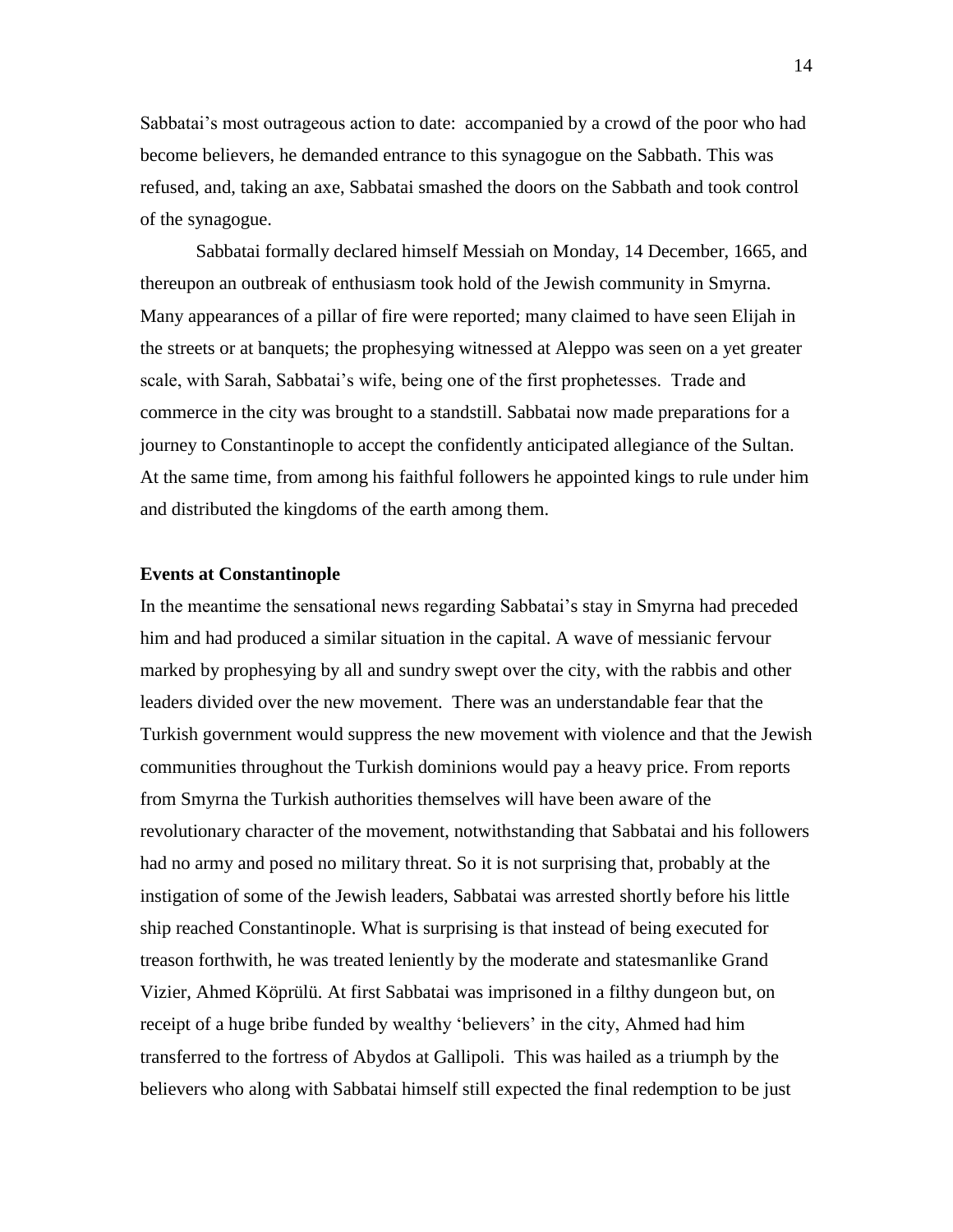around the corner. To them the fortress became known as 'the Tower of Strength', a reference to Proverbs 18.10.

#### **The wider Jewish world**

At this point it may be helpful to sketch the effect the dramatic happenings in Smyrna and Constantinople were having on the Jewish communities across Europe. Although by present-day standards news travelled slowly in the  $17<sup>th</sup>$  century, there were nevertheless very close commercial ties between Smyrna and the European countries. Moreover, there were close links between the different Jewish communities, and often members of the same Jewish family might be found in say, Amsterdam, Venice, Salonika or the Levant. So reports of the proclamation of the Messiah in Smyrna began to reach most parts of Europe by October or November 1965. Before long the messianic awakening engulfed most of the continent, taking hold of the Jewish communities in Salonika, Leghorn, Venice, Hamburg and Amsterdam, and many other places. It also spread further a field to Morocco and the Yemen.

As pointed out earlier, the widespread embracing of the new movement was facilitated by its combination of traditional popular messianism and the Lurianic kabbalism that by then had penetrated scholarly circles. Nathan of Gaza spoke the same theological language as many of the leading rabbis. Nathan himself was a highly respected scholar. His call to repentance led to a deep penitential movement characterised by the severe mortifications described by Rycaut and Evelyn. As elsewhere, the movement was accompanied by outbreaks of mass prophesying which at the time lent credence to the new cause.

But, unlike the position in Constantinople, there was little official opposition within the Jewish communities. Rabbi Jacob Sasportas of Amsterdam, one of the movement's most formidable opponents, conceded that the 'rabble had the upper hand and only a few rabbis courageously supported me.<sup>27</sup>

#### **The collapse**

 $27$  Scholem, 1973, p. 476.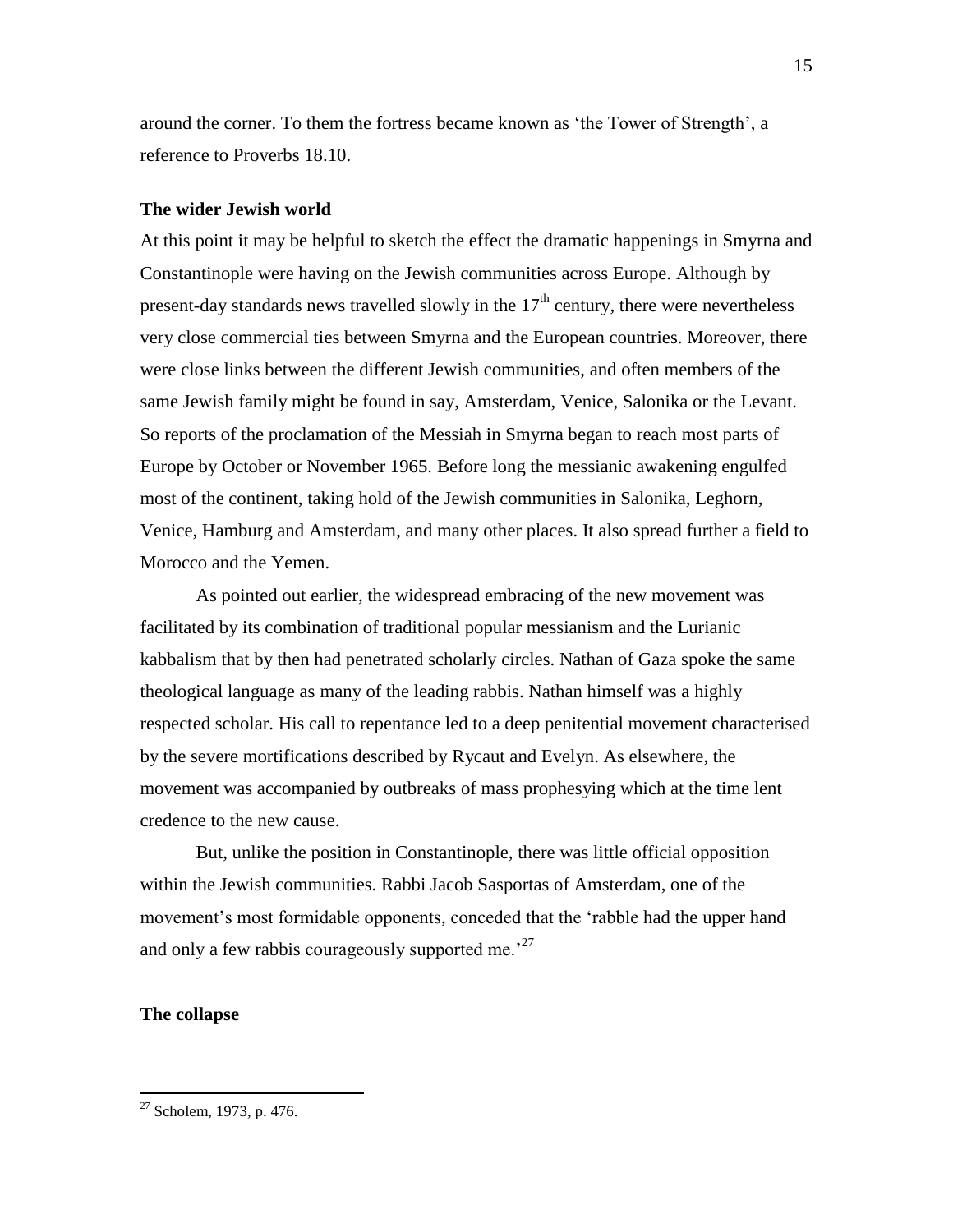Sabbatai had been transferred to the fortress of Abydos in April 1666. The castle was used for detaining important political prisoners. While held there, Sabbatai was allowed the liberty to take ritual immersions in the sea and to 'hold court' to the thousands who came to visit him from all parts of the Turkish Empire and beyond even as far as Poland. For about four months it seemed to the believers that indeed Sabbatai was about to reign, and expectations reached a peak as the Ninth of Av approached. This was to be Sabbatai's fortieth birthday. Sabbatai proclaimed this day to be no more a day of fasting but one of rejoicing because the Messiah had come. He had letters sent to this effect to the Balkan countries, Palestine and Egypt. Sarah, his wife who had been left behind in Smyrna now joined him in the castle, and Nathan the prophet was also expected to come from Gaza to the celebration. But it was shortly after the abolition of the fast of the Ninth of Av that another prophet was to see Sabbatai: R. Nehemiah Cohen. His visit was to have a disconcerting effect.

The circumstances surrounding Nehemiah's visit are obscure. It seems that Nehemiah was a wandering charismatic from Poland who may have thought himself to be a messiah but in his case the Messiah of the House of Joseph. This messiah, according to Jewish apocalyptic expectation, as found, for example, in *'Othoth Mashiach* (Signs of the Messiah), would be the suffering messiah who would precede the Messiah of the House of David.<sup>28</sup> In his visit Nehemiah argued that Sabbatai could not be the Messiah of David, because the suffering messiah had not yet made his public appearance. Sabbatai refused to accept this argument but may well have been troubled by it.

Perhaps still more disturbing to him would have been the recollection that Abulafia, the  $13<sup>th</sup>$  century mystic, who, as we have seen, may have had a formative influence on Sabbatai, had deliberately courted a martyr's death as a corollary to his consciousness of being Messiah. Abulafia was clearly acting on the declaration made by Nachmanides in 1263 that:

… when the end of time will have arrived, the Messiah will go to the pope under the command of God and say, 'Let my people go that they may serve Me,' and until that time we will not say regarding him that he has arrived, for he is not [yet] the Messiah.<sup>29</sup>

<sup>&</sup>lt;sup>28</sup> A rabbinic tradition about 'the killing of Messiah son of Joseph' is also briefly referred to in the Babylonian Talmud at *bSuk.* 52a.

 $29$  Cited Idel, 1998, p. 61.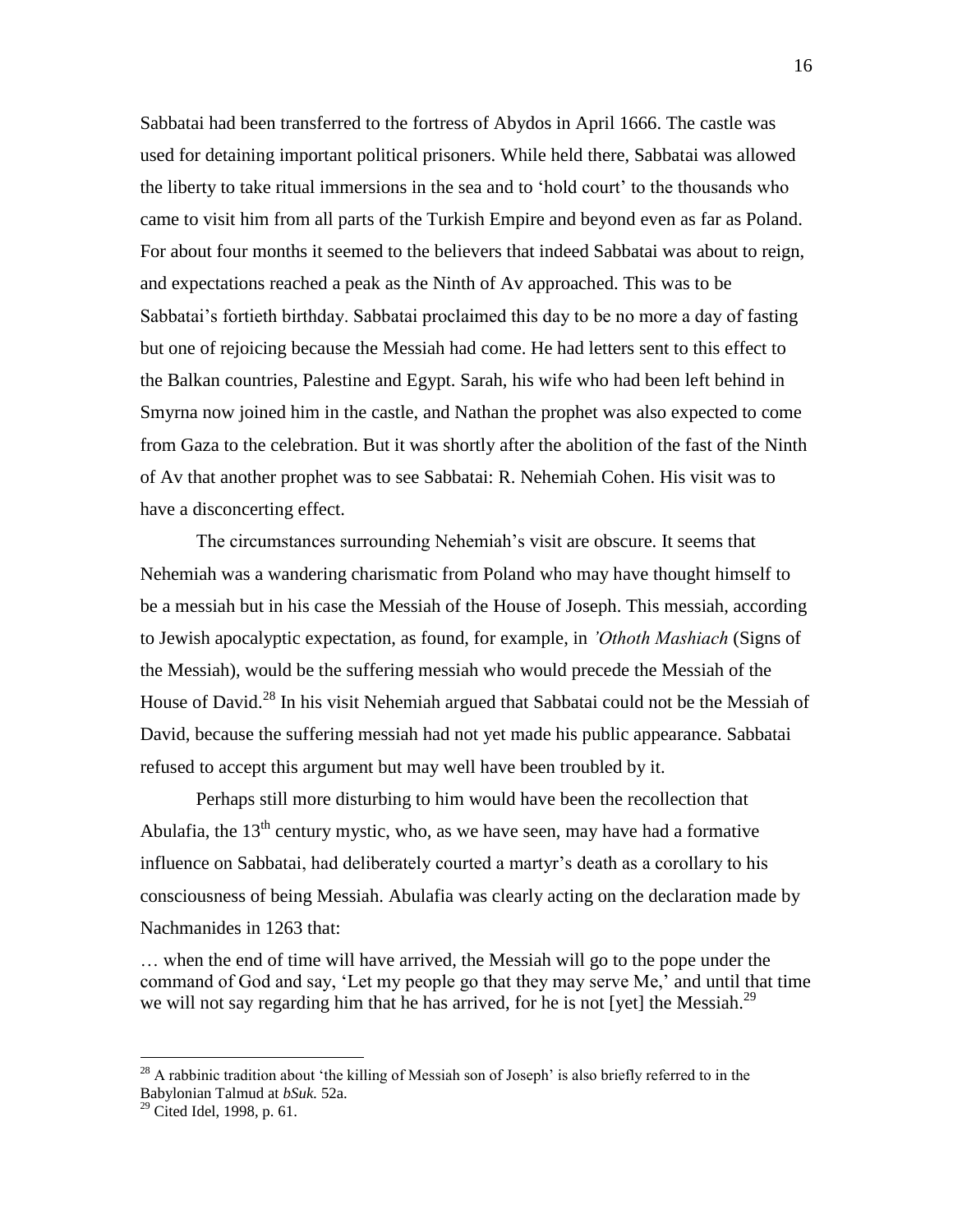In 1280, on a journey to Rome, Abulafia sent in advance a request for an interview with Pope Nicholas III. The Pope gave orders that rather than being admitted to his presence Abulafia should be arrested on arrival in Rome and burnt to death outside the City. Abulafia was informed of these instructions but continued his journey notwithstanding. When he entered the city-gate, he learned that the Pope had suddenly died in the night.<sup>30</sup>

The final dénouement came when in mid-September 1666 Sabbatai was transferred to the Sultan's Court at Adrianople where he was examined by a Privy Council with the Sultan watching through a latticed alcove. Sabbatai did not understand Turkish and asked for an interpreter; he was given the Sultan's physician, a Jew who had apostatised to Islam. On being examined by the Council, Sabbatai denied having entertained messianic claims or having had a share in the messianic agitations among the Jews. He was then given the choice or either converting to Islam or being tortured to death. The accounts vary as to the kind of death threatened. According to one account, the apostate physician described in gruesome detail the agonies Sabbatai would undergo when burning torches were tied to his body and he would slowly burn to death. Sabbatai forthwith signified his readiness to embrace Islam. The Sultan graciously accepted the new convert, and granted him an honorary appointment with a pension.

The ensuing collapse of the Sabbatean cause as a mainstream movement within Judaism was swift and inevitable. Sir Paul Rycaut in his *History of the Turkish Empire*, writing close to the time, commented:

The news that Sabatai had become a Turk and that the Messiah was now a Mahometan spread throughout Turkey. The Jews were extremely surprised at it, and ashamed of their easiness of belief, of the arguments with which they had persuaded others, and of the proselytes they had made in their own families. Abroad, they became the common derision of the towns where they inhabited … So that this deceived people for a long time after remained with confusion, silence and dejection of spirit.<sup>31</sup>

A core of followers remained loyal to Sabbatai, and Nathan the Prophet justified Sabbatai's apostasy on the grounds that the Messiah must descend into the abyss of the *qelippoth* in order to overcome evil. <sup>32</sup> Sabbatai was subsequently banished to Ulcinj on the coast of Montenegro, and died ten years later in 1676. His little band of followers

 $30$  For a fuller account, see Scholem, 1946, pp. 127-28.

 $31$  Rycaut, p. 215.

<sup>32</sup> Scholem, 1973, pp. 800-801.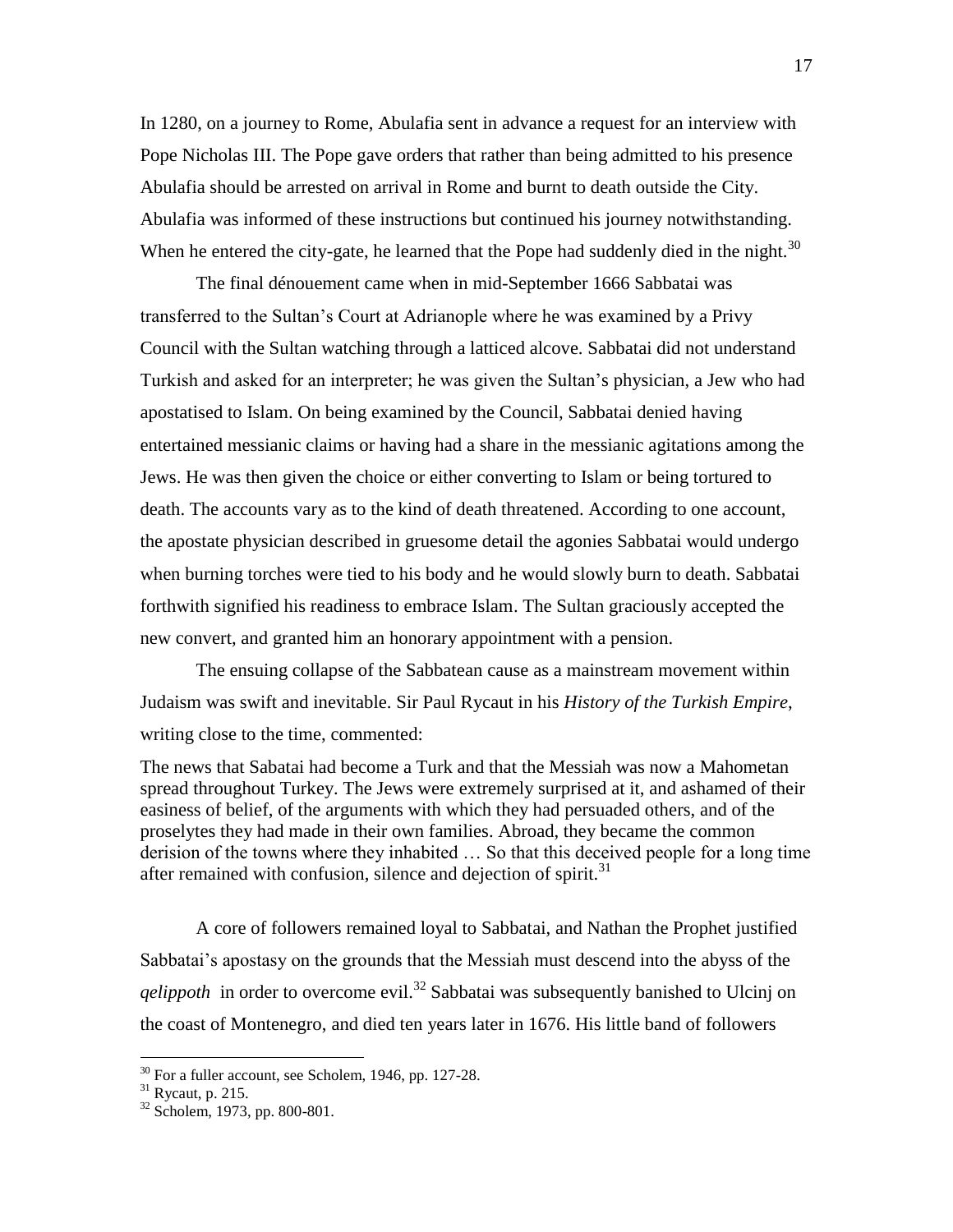became an underground sect, the Doenmeh, with increasingly antinomian practices, a remnant of whom could still be found in Salonika in the 1920s.

It is difficult at this remove in time to put one's finger on just where the flaw in Sabbatai's character lay. Was he an impostor all along? If so, what were his motivations? To indulge a tendency to exhibitionism? To bask in the adulation of his followers? Certainly these factors may well have come into play, but I am more inclined to believe that he had a sincere (but misconceived) messianic conviction arising from his mystical experiences. But he was lacking in moral fibre when put to the test, and so crumbled under pressure from the Sultan and the threat of torture and death. It is, however, unfair to compare a self-convinced messiah who seems to have had little perception of the need to suffer a cruel death with one for whom this was central to his calling, as was the case with Abulafia and pre-eminently with Jesus.

#### **Sabbatai's significance**

Believers in Jesus, gentile or Jewish, on first encountering this episode in Jewish history, may be surprised at the extent and persistence over the last two thousand years of a vibrant stream of mystical religion within Judaism. This would not be a false impression. Take a good general work on Judaism such as Dan Cohn-Sherbok's: in its thirty chapters dealing with Jewish history from the Jewish War with Rome up to the formation of the State of Israel there are no fewer than five chapters specifically devoted to the successive mystical movements. 33

While mysticism of any kind may be alien territory to many believers for whom 'evangelical' may be the label that best fits,  $34$  a closer investigation into the world of the Jewish mystics brings out some unexpected affinities. Two, in particular stand out. The first is a concern with what has gone wrong with God's world, and the second, a corollary, the importance attached to the figure of the Messiah and his role in bringing about, not simply national revival, but 'a cosmic process involving both the corporeal and spiritual components of reality'.<sup>35</sup>

 $33$  Cohn-Sherbok, Chapters 34, 35, 36, 38, and 40.

<sup>&</sup>lt;sup>34</sup> But not so alien to those, for example, who have been introduced to the Temple model of prayer, and the practice of 'Adoration' by meditating on the vision in Revelation 4-5; see Stibbe, pp. 127-50.

<sup>&</sup>lt;sup>35</sup> Idel, 1998, p. 191.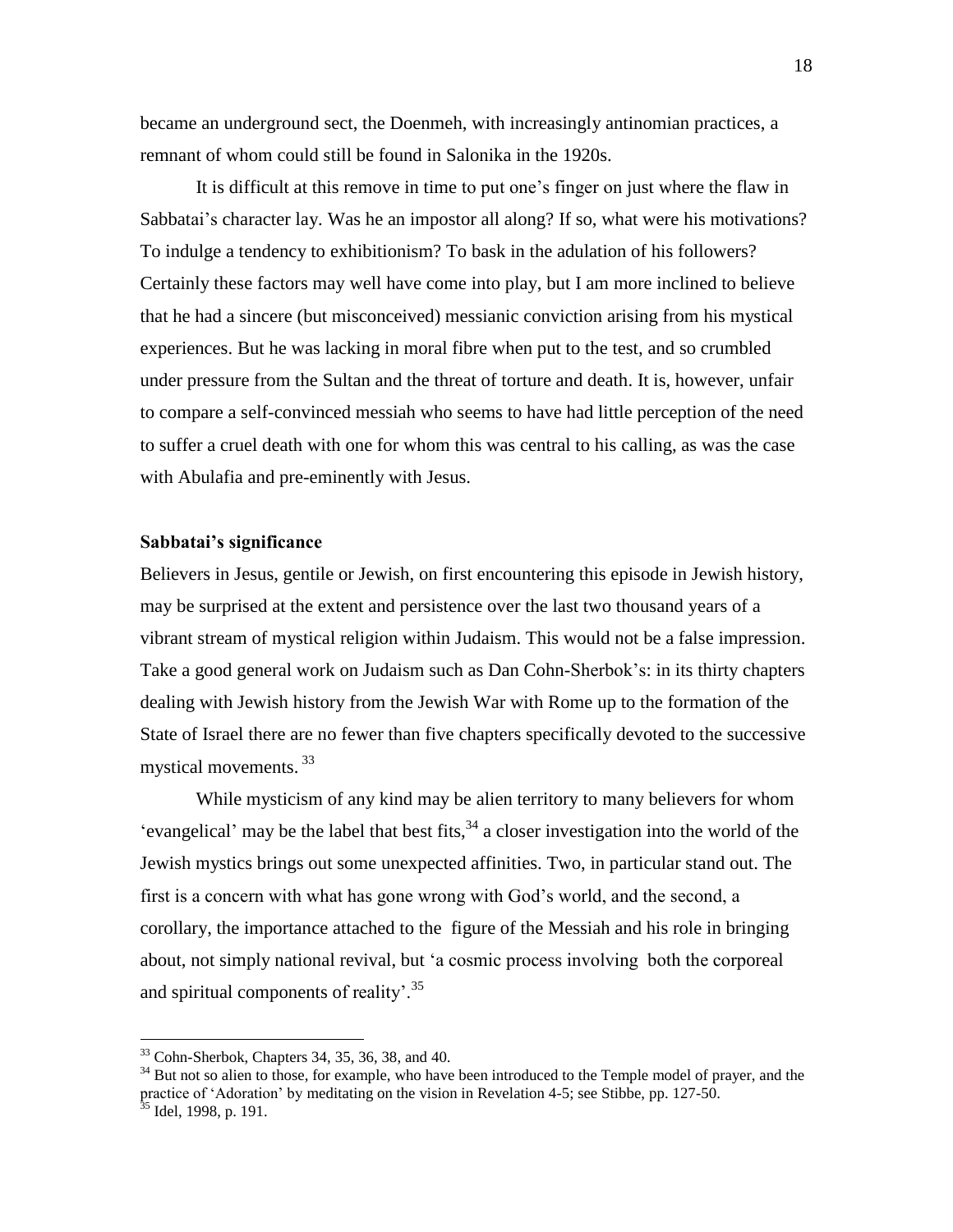So, one finds in Kabbalah generally that the fall of Adam, its cosmic effects, the need for reparation and for a restorative programme has become a major preoccupation, in effect displacing both the call of Abraham and the giving of the Law to Moses as the primary topics within Judaism. The messianic process envisaged for achieving restoration varied with the kind of Kabbalah and the individual personalities. With Abulafia, all depended on the mystical attainment of the individual: 'someone may become Messiah, not because he is of Davidic descent … but because he is able to plug in the omnipresent and incessantly active supernal intellectual structure by means of acts of intellection and ecstasy.<sup>36</sup> In Lurianic Kabbalism 'the classic role of the Messiah was divided between the Messiah himself and the other messianic figures that pave the way for his advent by performing acts of *tiqqun.*' <sup>37</sup> Nathan proclaimed that in 1670 Sabbatai, in his ascent into the Divinity would present the Shekinah or *Malkuth* (Kingdom), the lowest *sephirah*, to *Kether* (Crown) the highest *sephirah*, so releasing the hidden light of 'the Holy Ancient One' to become manifest on earth. So the final act in the process of cosmic and human restoration would unfold.<sup>38</sup>

Readers of the New Testament may be reminded of various passages that speak of or allude to a cosmic Messiah who is both the creator and restorer of all things, namely Jesus. The passage that most explicitly conveys these ideas is Colossians 1.15-20. Most scholars now agree that this passage is based on a very early Christian hymn which Paul has incorporated with some adaptation into his letter.<sup>39</sup> The hymn itself would seem to reflect Jewish reflection on Wisdom as the master worker in Proverbs 8.22-31 who assisted God in creating the universe, and the heavenly Son of Man figure found in Daniel 7. <sup>40</sup> Like Adam Qadmon of the Kabbalah, *in him [Jesus] all things in heaven and on earth were created.* The 'all things' include both spiritual beings and material things: *things visible and invisible, whether thrones or dominions or rulers or powers.* And like the Messiah of the Jewish mystics, Jesus also came to bring restoration, both to

<sup>36</sup> Idel, 1998, pp. 93-94.

<sup>37</sup> Idel, 1998, p. 174.

<sup>38</sup> Scholem, 1973, pp. 270-71, 275-76.

<sup>39</sup> Dunn, pp. 83-87.

 $^{40}$  Both concepts are brought together in the Son of Man figure of 1 Enoch, Book 2 (this part of 1 Enoch is to be dated probably towards the end of the  $1<sup>st</sup>$  Century CE – see Isaac, pp. 6-7). For the Jewish background to the cosmic Christ praised in this hymn, see Dunn, pp. 88-92; Lohse, pp. 45-48. For the Jewish tradition of the 'heavenly eschatological agent', see van Kooten, pp. 88-95.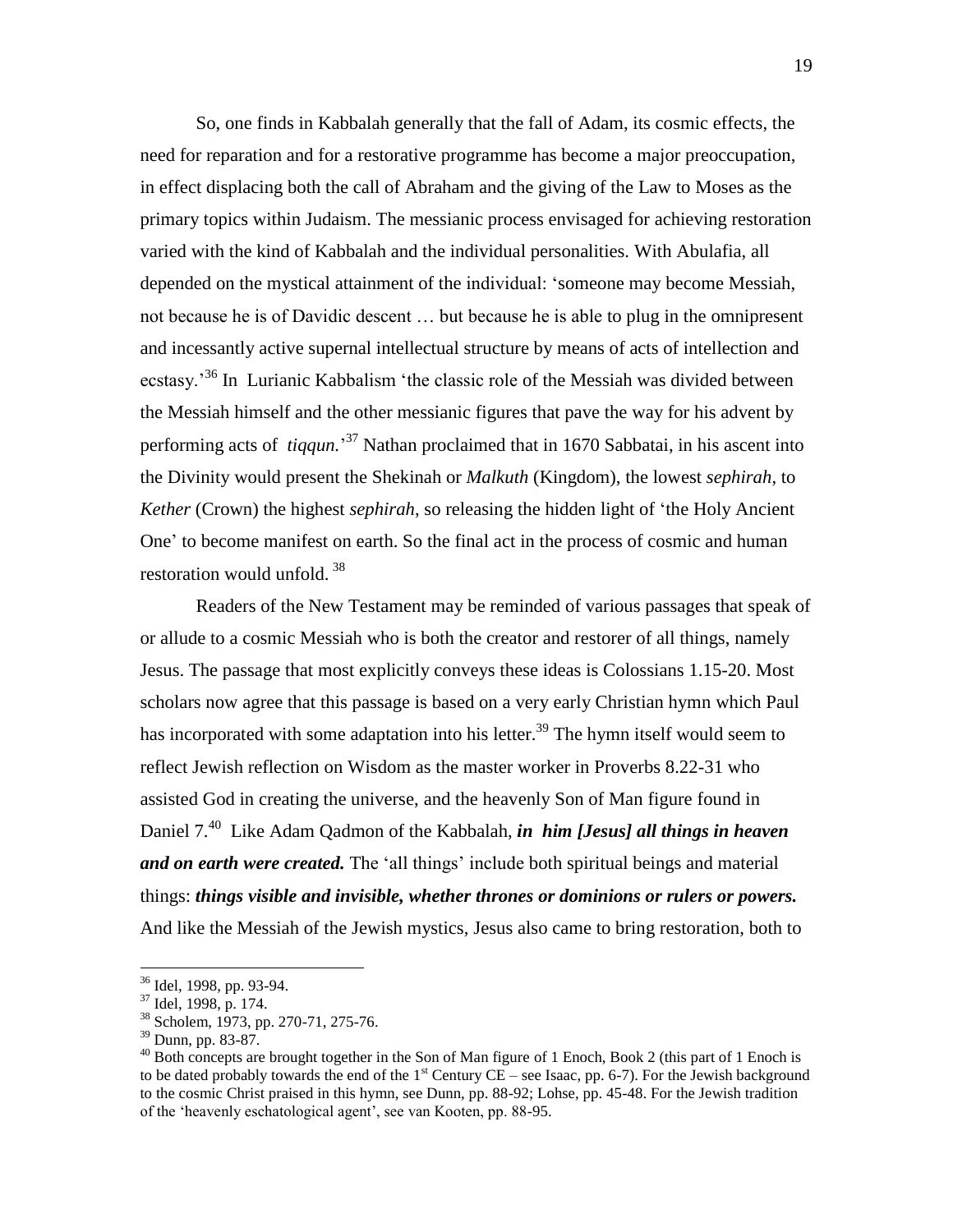## fallen human beings and the now flawed universe: *through him God was pleased to reconcile to himself all things, whether on earth or in heaven, by making peace through the blood of his cross.*

It is the last phrase that stands out as marking the essential difference between Jesus and the mystic Messiah of the Kabbalah. It is Jesus, not Abulafia nor Sabbatai who is the entirely sinless one who died for the sin of the world: *Look, here is the Lamb of God!* (John 1.36).

Yet even here it is perhaps surprising to discover that in some cases the Jewish mystics did expect a messiah who would give his life in order to achieve redemption, as witness Abulafia and the prophet Nehemiah Cohen.<sup>41</sup>

Still more surprising is the fact that the followers of Sabbatai called themselves 'believers' and the significance of what lies behind this term. In his letter to Raphael Joseph, Nathan claimed of Sabbatai:

It is in his power to do as he pleases with the Israelite nation, to declare them righteous or … guilty. He can justify the greatest sinner, and even if he be as Jesus, he may justify him. And whoever entertains doubts about him, though he may be the most righteous man in the world, he may punish him with great afflictions.<sup>42</sup>

As Scholem points out, the 'pure faith' required here is the same as that extolled in the Gospels and contended for in Paul's 'justification by faith.' Is this because of Christian influence? Scholem argues, 'No': 'it is difficult to imagine how Christian doctrines could have come to Nathan's knowledge.' Instead, he suggests, not wholly convincingly, that the respective situations of the two movements were so similar that 'the early Church and early Sabbateanism went similar ways.<sup>43</sup>

But perhaps the most surprising feature of this brief eruption of messianism in the mid-Seventeenth century was its widespread character. It swept through the Jewish world, from Yemen to Amsterdam, from Morocco to Poland, and in most Jewish communities for a time the 'believers' became the majority. Was this simply mass frenzy? The most sober rabbis were impressed by the penitence of the people as they

<sup>&</sup>lt;sup>41</sup> Another notable case is Shlomo Molkho, another Jewish mystic, who deliberately courted a martyr's death and was burnt at the stake in 1532 (see Idel, 1998, pp. 144-52). But, because he was an ex-*converso*, it is not possible to rule out altogether some Christian influence on his Messianic beliefs and ensuing conduct.

 $42$  Scholem, 1973, p. 272.

<sup>43</sup> Scholem. 1973, pp. 282-83.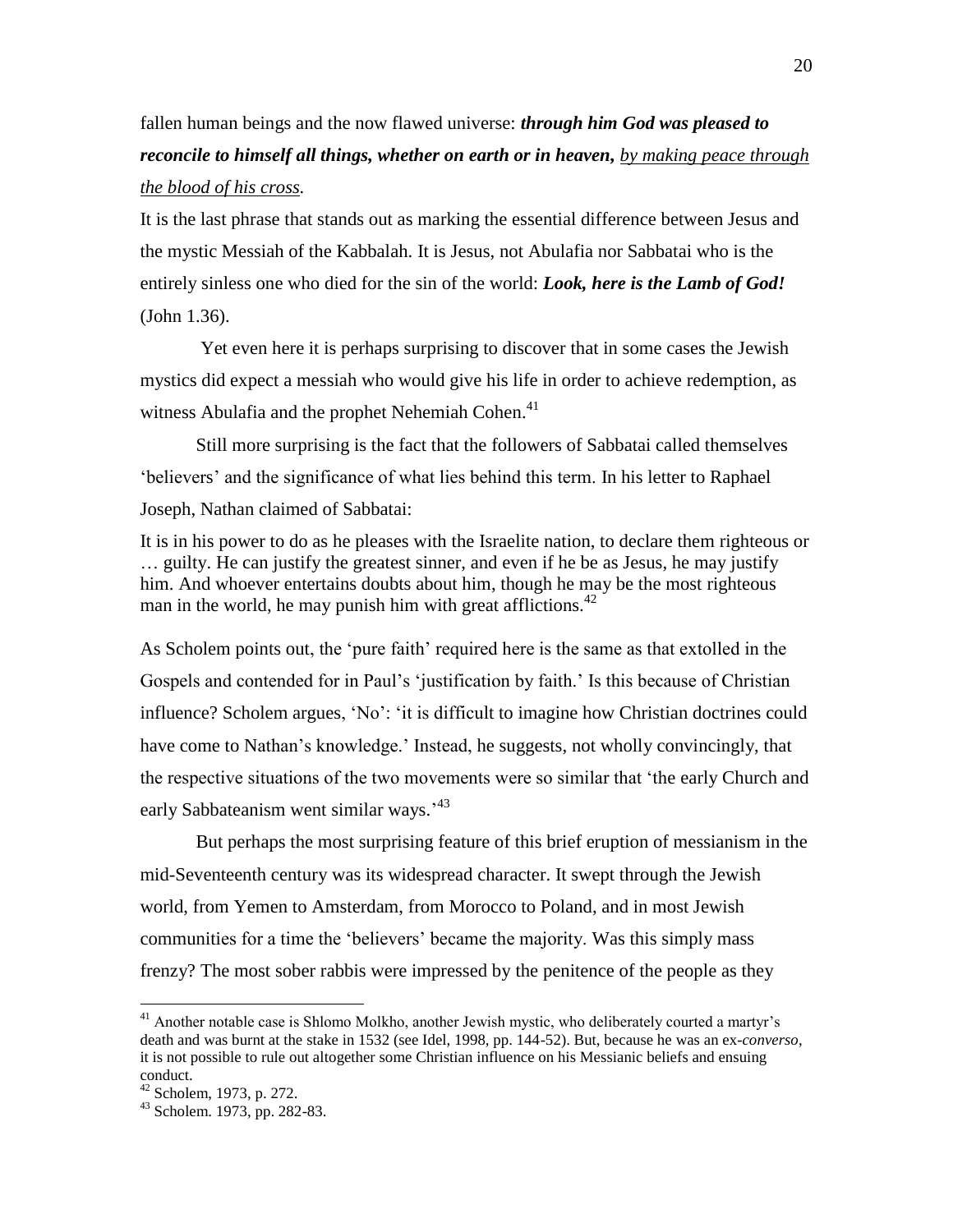awaited the rule of the Messiah. Scholars may make links with the preponderance of Lurianic Kabbalah among the rabbis, or the recent sufferings of the Jews in Poland, or, further back, the shock of the expulsion from Spain, but the simple fact is that Jews in their thousands were turning to a Messiah who offered both individual and cosmic restoration.

The irony is that these are the very things the Gospel holds forth: *we have been buried with him by baptism into death, so that, just as Christ was raised from the dead by the glory of the Father, so we too might walk in newness of life. The creation itself will be set free from its bondage to decay, and will obtain the freedom of the glory of the children of God* (Romans 6.4; 8.21).

The tragedy is that for the Jews who followed Sabbatai Jesus was merely an example of an arch sinner such as was not beyond the power of Sabbatai to justify. In view of the Inquisition, the forced conversions, the expulsion from Spain, the massacres in Poland, to name but a few of the traumas carried in the Jewish psyche, we can hardly blame them for not looking for restoration in the right place.

But we who believe in this Jesus can be assured that the deep longings for redemption evidenced by the rise of Sabbatai will not have disappeared for ever. Such longings lie dormant within every human heart, but especially among the Jewish people whose religious heritage makes them more aware than most of God's great concern for his sin-ravaged world and for fallen humanity in all our helplessness.

In humility and., if we are gentiles, deep sorrow for the past, may we who have come to know Jesus as Messiah continue to strive to introduce his own people to 'the second Adam who to the fight and to the rescue came.<sup>'44</sup>

*For from him and through him and to him are all things. To him be the glory for ever. Amen.* (Romans 11.36).

 $44$  From  $2<sup>nd</sup>$  verse of the hymn 'Praise to the Holiest in the Height' by Cardinal J.H. Newman.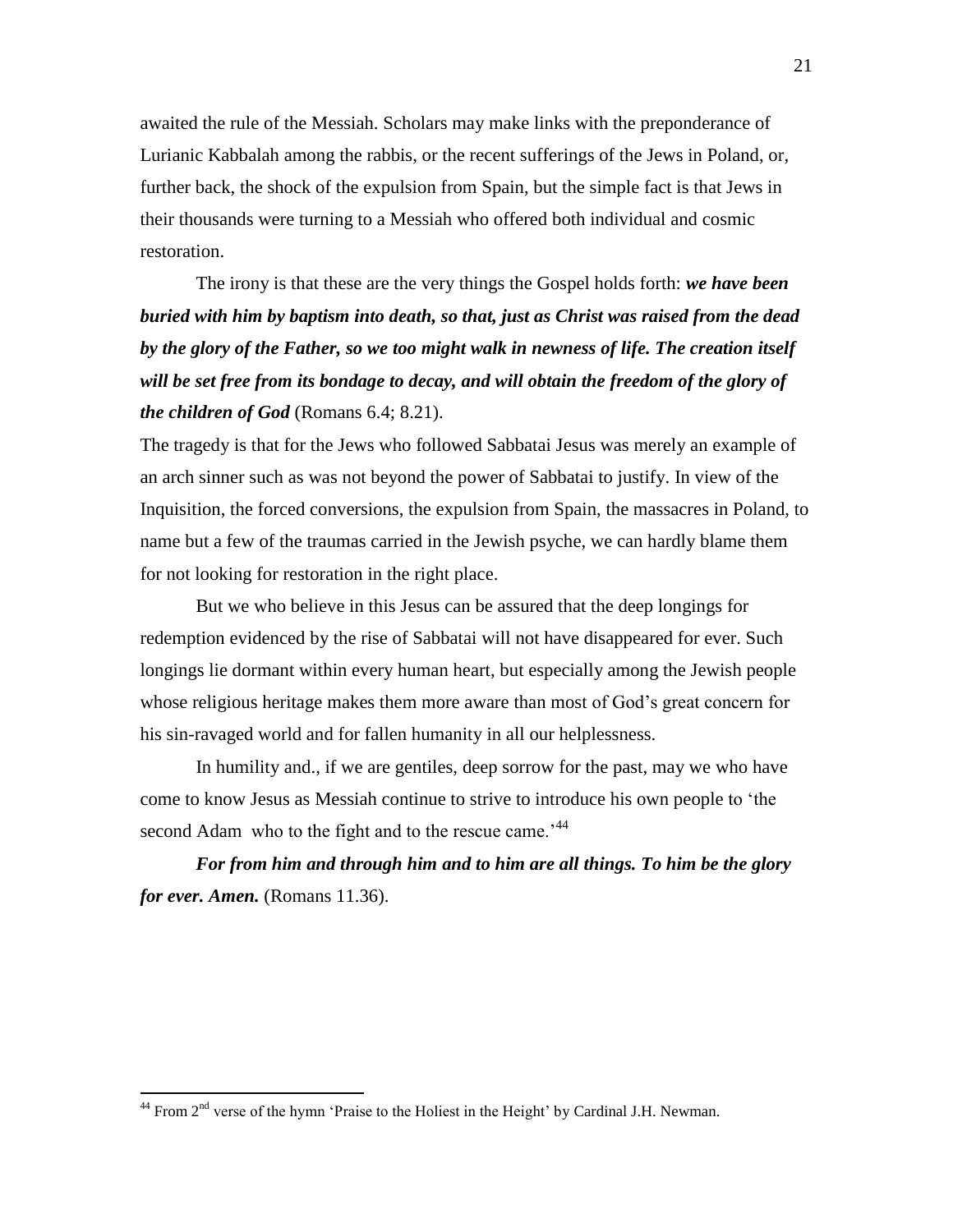## **Bibliography**

de la Bédoyère, Guy, (ed.), *The Diary of John Evelyn* (Woodbridge, Suffolk: The Boydell Press, 1995).

Cohn-Sherbok, Dan, *Judaism: History, Belief and Practice* (Abingdon, Oxon: Routledge, 2003).

Dunn, James D.G., *The Epistles to the Colossians and to Philemon: A Commentary on the Greek Text* (NIGTC; Grand Rapids and Carlisle: Wm. B. Eerdmans/ Paternoster Press, 1996).

Edwards, John, *The Jews in Christian Europe 1400 – 1700* (London: Routledge, 1988).

Evelyn, John, *The History of Sabatai Sevi :The Suppos'd Messiah of the Jews,* 1669 (repr. The Augustan Reprint Society, No. 131, Los Angeles: University of California, 1968).

Gartner, Lloyd. P., *History of the Jews in Modern Times* (Oxford: Oxford University Press, 2007)

Idel, Moshe, *Kabbalah: New Perspectives* (New Haven and London: Yale University Press, 1988).

*- Messianic Mystics* (New Haven and London: Yale University Press, 1998).

Isaac, E., '1 Enoch' in James H. Charlesworth (ed.), *The Old Testament Pseudepigrapha*  (Vol. 1; New York: Doubleday, 1983).

van Kooten, George H., *Cosmic Christology in Paul and the Pauline School* (WUNT Series 2, 171; Tübingen: Mohr Siebeck, 2003).

Liebes, Jehuda, *Studies in Jewish Myth and Jewish Messianism*, ((trans. A. Schwarz, S.Nakache and P. Peli; Albany NY: State University of New York Press, 1993)

Lohse, Eduard, *Colossians and Philemon* (trans. William R, Poehlmann and Robert J. Karris; Hermeneia; Philadelphia: Fortress Press, 1971).

Rycaut, Sir Paul, *History of the Turkish Empire from the Year 1623 to the Year 1677* (London: John Starkey, 1680)

Scholem, Gershom, *Major Trends in Jewish Mysticism*, (repr. 2<sup>nd</sup> edn, 1946, New York: Schocken Books, 1995).

 *- Origins of the Kabbalah*, 1962 (trans. The Jewish Publication Society;